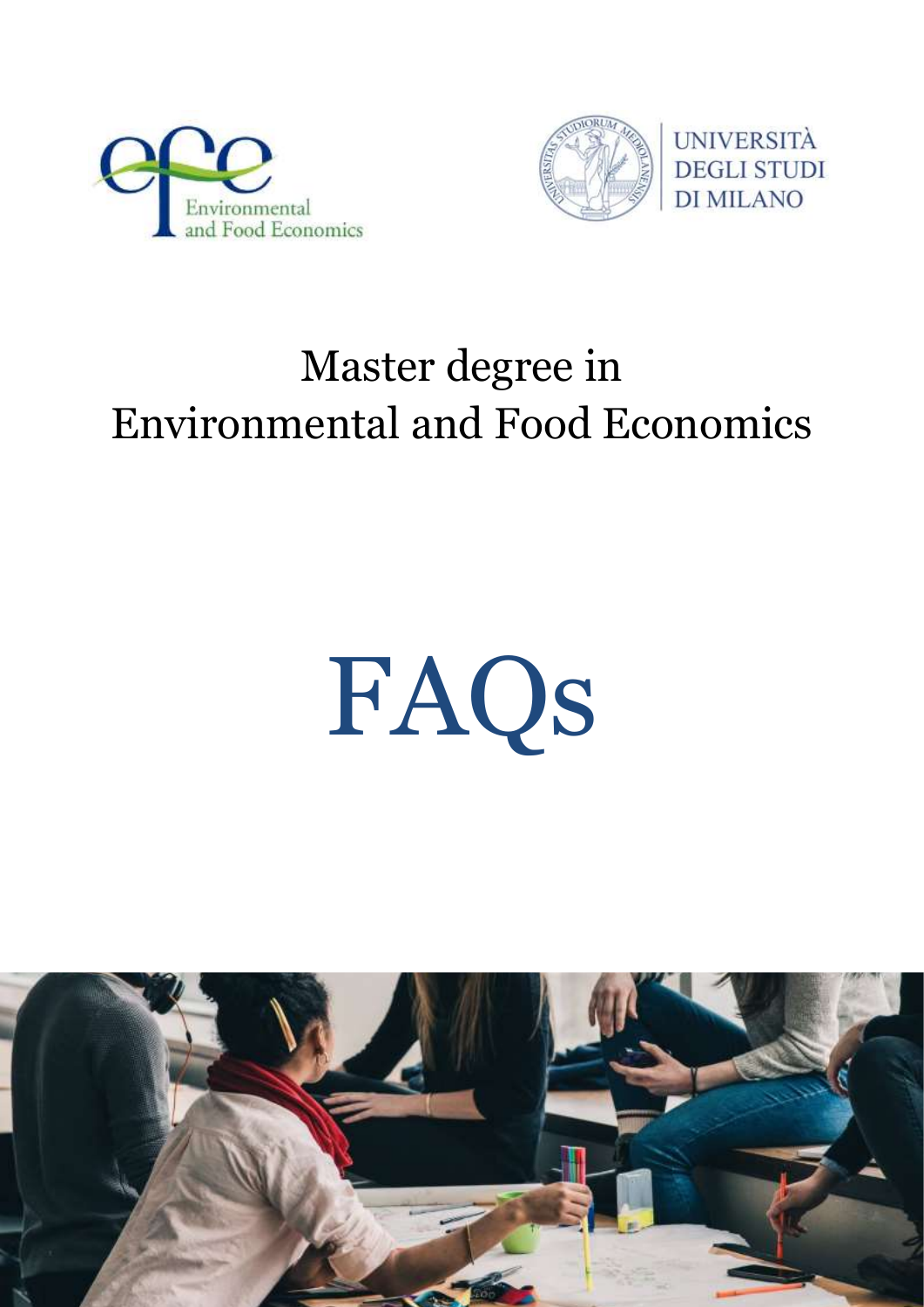### **Table of contents**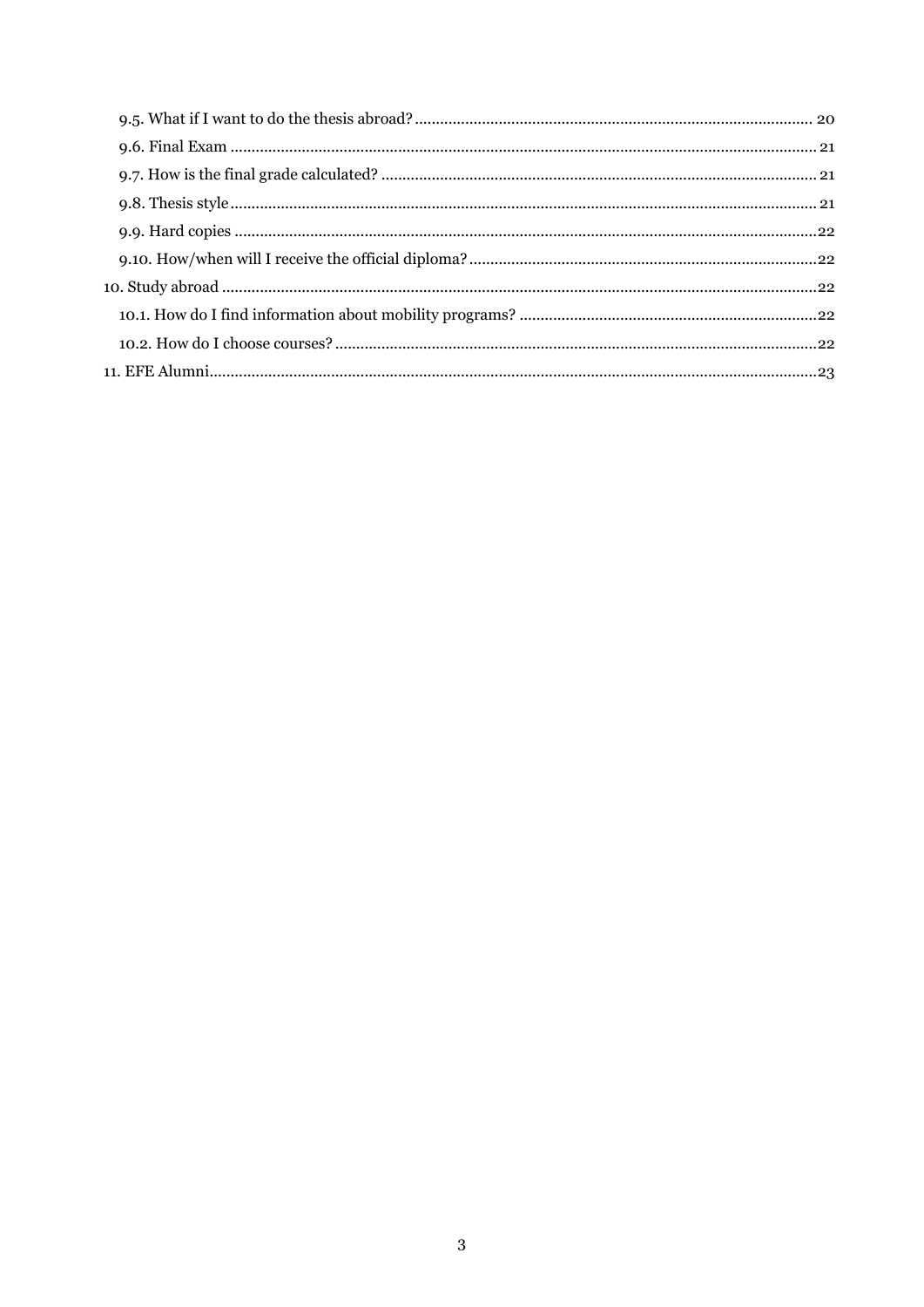### <span id="page-3-0"></span>**Introduction**

Welcome to the Master Degree in Environmental and Food Economics (EFE) of Università degli Studi di Milano!

This guide is intended for all international and non-international EFE students that approach the Università degli Studi di Milano for the first time. Even if information on the University website is plenty, sometimes one gets lost between the complex bureaucratic procedures required to do most things in Italy. This guide will start with some useful links to various services provided by the University, and will answer to the EFE Students Frequently Asked Questions.

### <span id="page-3-1"></span>**Useful Links**

The University provides you with some services you can take advantage of, such as: the Welcome Desk, faculty tutors, psychological counselling service, assistance for disabled students, scholarships for deserving students, refectory and accommodation services, sport activities… and many more.

In this section, you will find the direct link (Table 1 - [Useful links\)](#page-3-2) to the various services, that you can also reach directly from the University website [\(www.unimi.it/en/\)](http://www.unimi.it/en/).

<span id="page-3-2"></span>

| <b>Admission Services</b>       | https://www.unimi.it/en/node/314/<br>https://www.unimi.it/en/node/90/  |
|---------------------------------|------------------------------------------------------------------------|
| <b>Student Online Services</b>  | https://www.unimi.it/en/node/403/                                      |
| Courses Timetable               | https://easystaff.divsi.unimi.it/PortaleStudenti/                      |
| Scholarships and grants         | https://www.unimi.it/en/node/730/                                      |
| Accommodation and meals         | https://www.unimi.it/en/node/232/<br>https://www.unimi.it/en/node/237/ |
| Counselling and support         | https://www.unimi.it/en/node/723/                                      |
| Sports, arts and entertainment  | https://www.unimi.it/en/node/1070/                                     |
| Living in Milan                 | https://www.unimi.it/en/node/306/                                      |
| <b>Italian Education System</b> | https://www.unimi.it/en/node/58/                                       |
| Welcome Desk                    | https://www.unimi.it/en/node/352/                                      |
| <b>EFE</b> website              | https://efe.cdl.unimi.it/                                              |

#### **Table 1 - Useful links**

Navigating between all this services and websites can sometimes be confusing. However, a good starting point is to go through the University website [\(www.unimi.it\)](http://www.unimi.it/) - where the solution to most problems is presented and learn your way around the various sections.

**Important:** when you register to the University, you will receive a 6-digits matriculation number, an email (usually *name.surname@studenti.unimi.it*) and a password. The matriculation number is required to identify yourself when you take an exam or when you require some services from the Secretariat. The email and password are your credential to access the Unimia portal, Ariel websites and online services.

If you need to contact a professor, you can use the tool "Who and Where", found in the top right corner of the University Website (direct link: https://www.unimi.it/en/node/7663/) to find their telephone number, office hours and email. However, notice that most professors have an official Unimi mail, such as *name.surname@unimi.it*.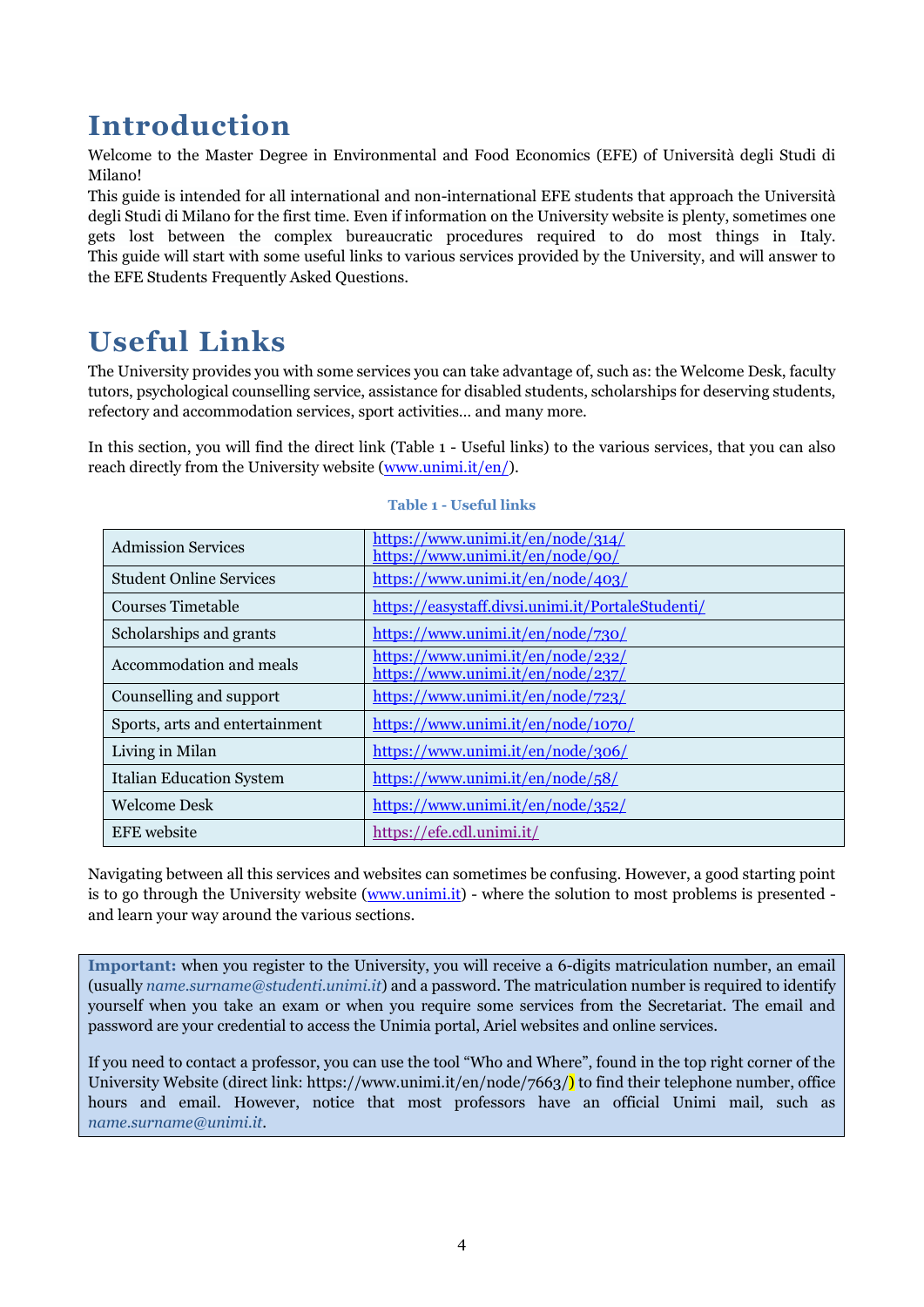### <span id="page-4-0"></span>**1. Welcome Desk**

The University created a counselling service for international students, the "Welcome Desk". From its page <https://www.unimi.it/en/node/352/> you can directly contact the Welcome Desk, book an appointment or get their telephone number.

In the "Welcome Guide and Vademecum" you can find a downloadable version of the "Welcome Guide – Small guide for international students", that includes information about:

- Residency documents
- Italian language test
- Enrollment procedures
- Fees and scholarships
- Online tools for students
- Services for students

This guide is specifically designed to help international students through all the bureaucratic procedures, so we advise you to keep it as a reference for all problems that might arise. If you need further information on any of the topics included in the guide, don't hesitate to contact the Welcome Desk.

### <span id="page-4-1"></span>**2. How do I find…**

### <span id="page-4-2"></span>2.1. Application procedures

All information needed to apply and successfully complete the registration procedures can be found on the website [www.unimi.it.](http://www.unimi.it/) On the top-right side of the website, you can switch to the english version of the site (this will lead you to the page [https://www.unimi.it/en/\)](http://www.unimi.it/ENG/).

In the "Study" section you can find information about:

- th[e enrollment procedure,](https://www.unimi.it/en/node/92/)
- [fees,](https://www.unimi.it/en/node/109/) [exemptions](https://www.unimi.it/node/115/) and [scholarship,](https://www.unimi.it/it/node/730/)
- details about the validation of foreign qualifications and exams and specific information [\(https://www.unimi.it/en/node/295/](https://www.unimi.it/en/node/295/) ) that will guide you through the very first steps needed to get the necessary documents in order to enroll and safely move to Italy.

### <span id="page-4-3"></span>2.2. Master Degree in Environmental and Food Economics website

In the EFE website [\(https://efe.cdl.unimi.it/](https://efe.cdl.unimi.it/)) you can find information about: the structure of the course and syllabus, the entry requirements, how to apply (specific for the EFE course) with updated deadlines, Crash Courses, how to enroll & interview, FAQ.

<span id="page-4-4"></span>Everything you find in this website is referred to the Master Degree in Environmental and Food Economics. However, for the most general topics (like fees and scholarships) you will be redirected to the University website. A good practice we suggest is to scan through both the University website and the EFE website. If you can't still find an answer to your question, feel free to contact the Welcome Desk or the EFE Secretariat.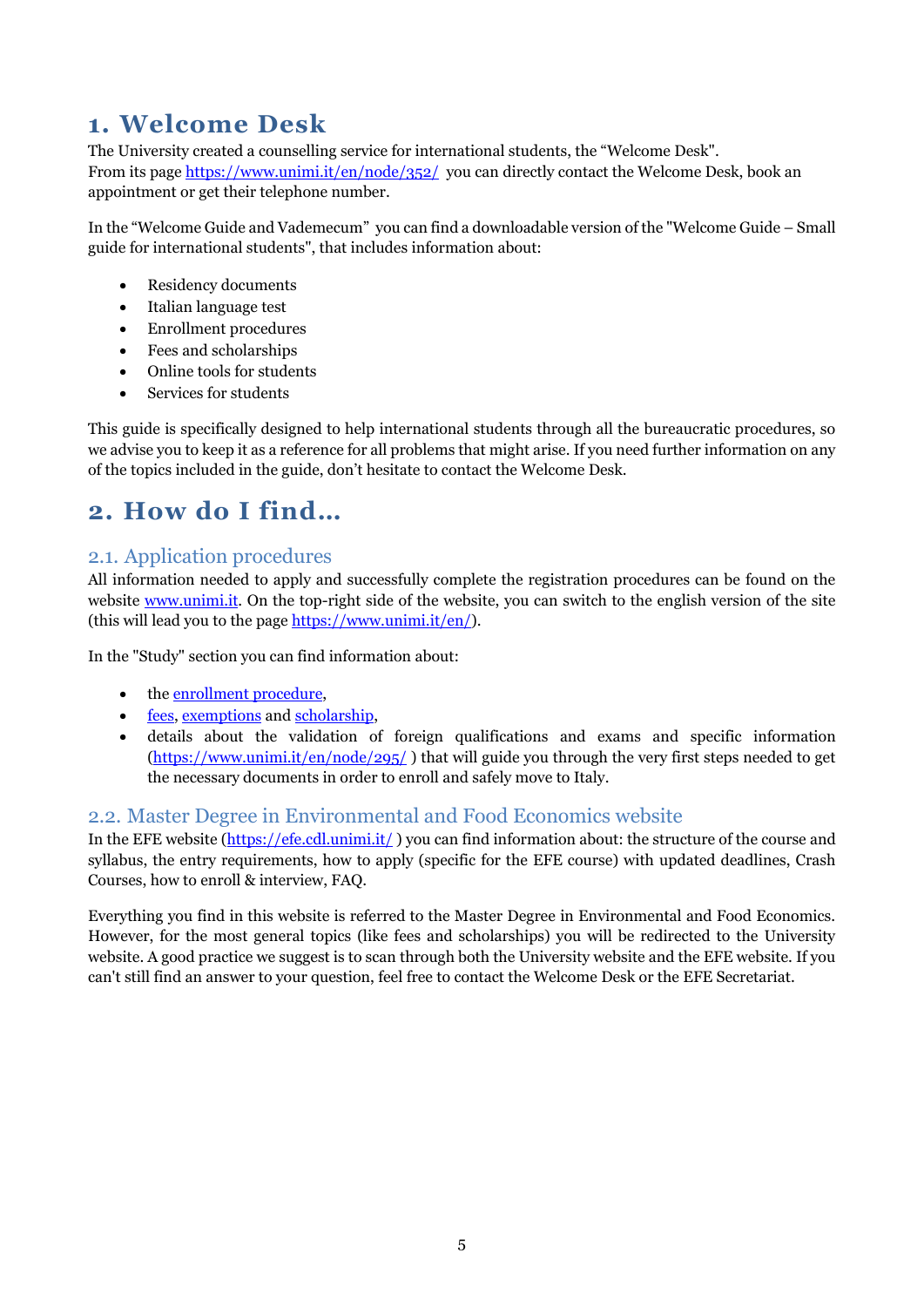### <span id="page-5-0"></span>2.3. Secretariat

The Faculty Secretariat is found at the ground floor of the Faculty of Agricultural and Food Science (yellow building) in Via Celoria 2 (where all your classes are at).

Once you cross the Faculty main gate, you should immediately turn right and then turn right again (you will find it in front of you). In the Faculty map (see Figure 2 – Faculty Map, page 7) the green building corresponds to the Faculty Secretariat.

| <b>Faculty Secretariat</b> | Mon – Fri 10-12 am                                        |
|----------------------------|-----------------------------------------------------------|
| Telephone                  | 02 50316511/2/3 - Fax 02 50316514                         |
| email                      | didattica.agraria@unimi.it; orientamento.agraria@unimi.it |

The EFE Secretariat can be found at the second floor of the Dipartimento di Scienze e Politiche Ambientali (yellow building in Figure 2 – Faculty Map, page 7). Once you cross the Faculty main gate, enter the main building (in front of you). On your right you will see the stairs. Climb the stairs to the second floor. The door is open during office hours.

| <b>EFE Secretariat</b> | $\sim$ Mon – Fri 10-12 am and 2.30-4 pm |
|------------------------|-----------------------------------------|
| Telephone              | $+390250316475/+390250316486$           |
| email                  | efe@unimi.it                            |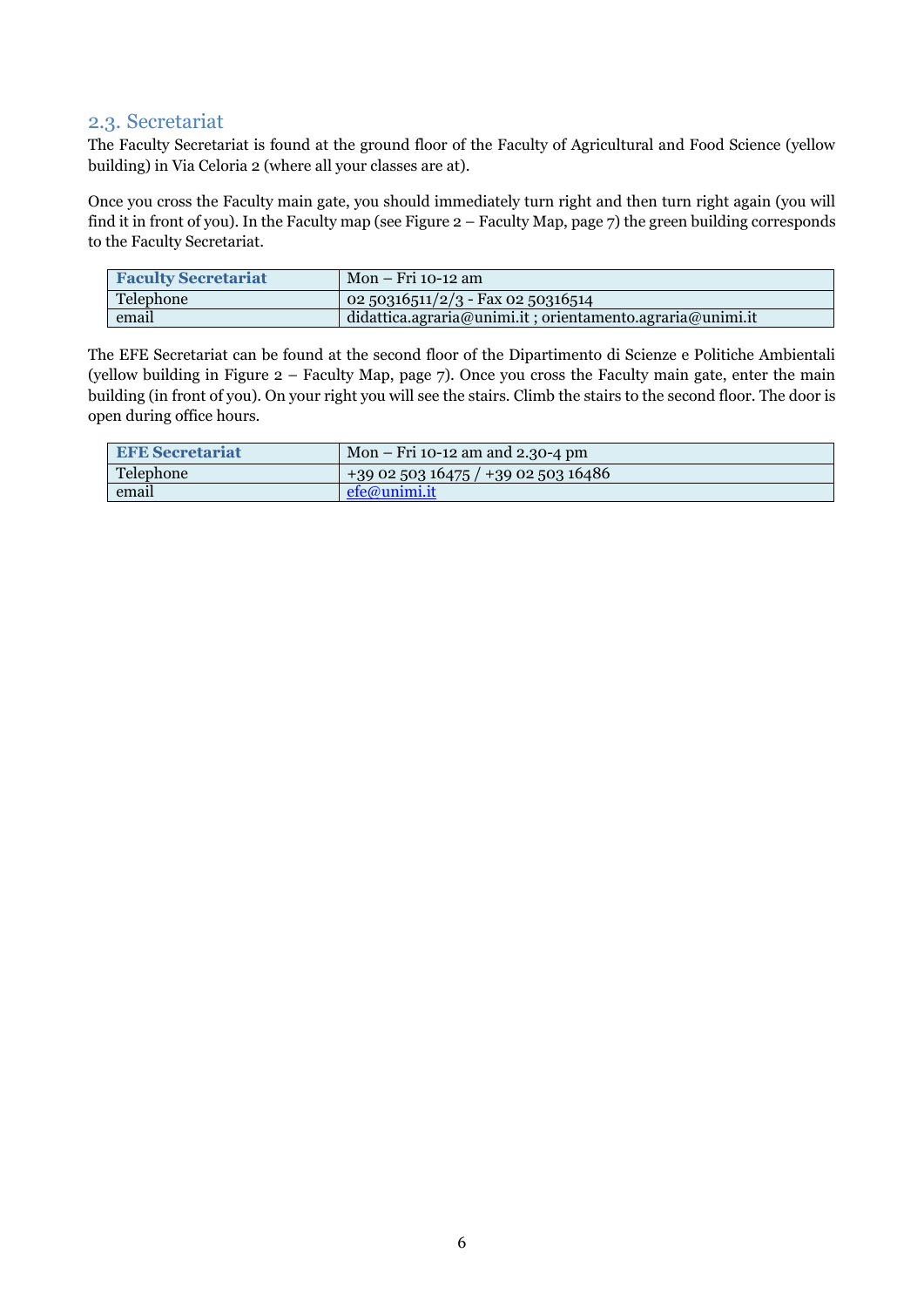### <span id="page-6-0"></span>**Faculty map**

Figure 2 – Faculty Map – See als[o https://efe.cdl.unimi.it/en/node/13121/](https://efe.cdl.unimi.it/en/node/13121/)

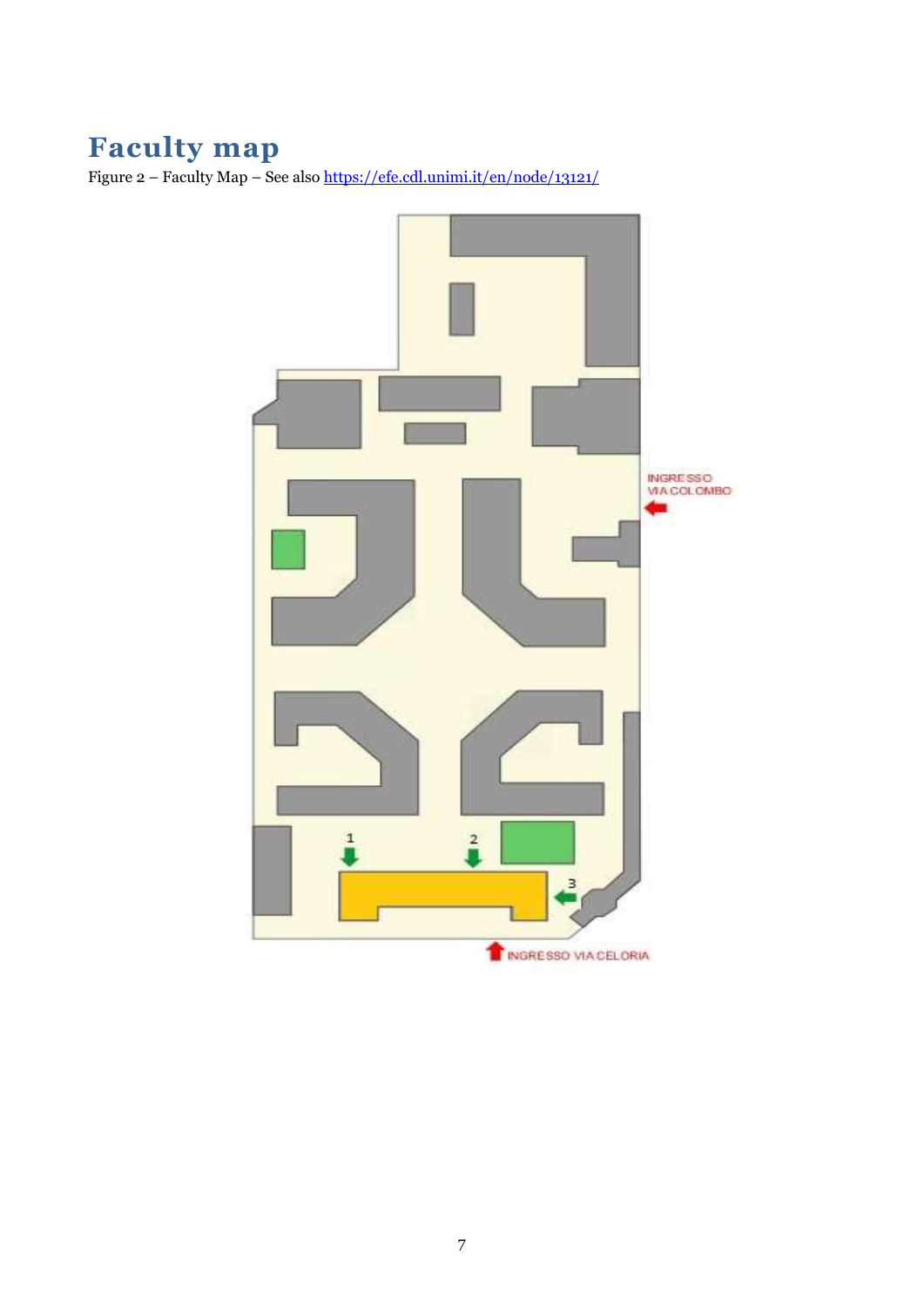### <span id="page-7-0"></span>**FAQs**

### <span id="page-7-1"></span>**3. Course Outline and Study Plan**

### <span id="page-7-2"></span>3.1. How many credits are required to graduate?

In order to complete this Master Degree, you need to collect 120 ECTS (CFU in italian), of which:

- 87 ECTS Mandatory courses
- $\bullet$  9 ECTS Elective courses
- 3 ECTS Stage or internship
- $\bullet$  21 ECTS Thesis

#### *(i) How do I obtain credits?*

87 ECTS are obtained by successfully completing a mandatory course and the relative exam(s). For more information, go to  $\rightarrow$  Study Plan, Lessons and Exams.

9 ECTS are obtained by successfully completing an elective course and the relative exam(s), or by attending conferences and events that grant ECTS upon participation. For more information, go to  $\rightarrow$  How do I find [elective courses?](#page-9-0)

3 ECTS are obtained by carrying out an internal or external internship – that is usually linked to the thesis. For more information, go to  $\rightarrow$  Stage.

21 ECTS are collected after completing the thesis and presenting your work in front of the Academic Commission. For more information, go to  $\rightarrow$  Thesis.

### <span id="page-7-3"></span>3.2. Where can I find the timetable?

The timetable can be found at[: https://efe.cdl.unimi.it/en/study/course-timetable](https://efe.cdl.unimi.it/en/study/course-timetable9)

Alternatively, you can directly access the timetable portal [https://easystaff.divsi.unimi.it/PortaleStudenti/\)](https://easystaff.divsi.unimi.it/PortaleStudenti/). In order to find the EFE course timetable, select "Lessons timetable  $\rightarrow$  By degree" and then find your course by fillin the "Course of study" select menu.

### *(i) How do I find the classroom?*

EFE classes are thought in Aula di Economia (first year) and Auletta di Economia (second year).

In Figure 2 – Faculty Map (page 7)

- **1. Aula di Economia:** in order to reach the room, you need to cross the main building (yellow building in Figure 2 – Faculty Map) and turn left. Eventually you will find the stairs leading to the first floor, where the room (the only one) is at;
- **2. Auletta di Economia**: in order to reach the room, you need to cross the main building (yellow building in Figure 2 – Faculty Map) and turn right. You will immediately see the stairs leading you to the basement. Take the stairs and cross the red door at the end of the corridor (on the left). You will find yourself in "the Bunker" where students usually eat, study and sometimes relax. After crossing the red door, turn left. At the end of the corridor, on the right, you will find the entrance to the room.

If you need help finding a room (or a Professor's office) feel free to ask for information at the porter's lodge, that can be found once you enter the main building (yellow building in Figure 2 – Faculty Map), right next to the stairs. Notice, however, that most of the professors have an office at the first floor.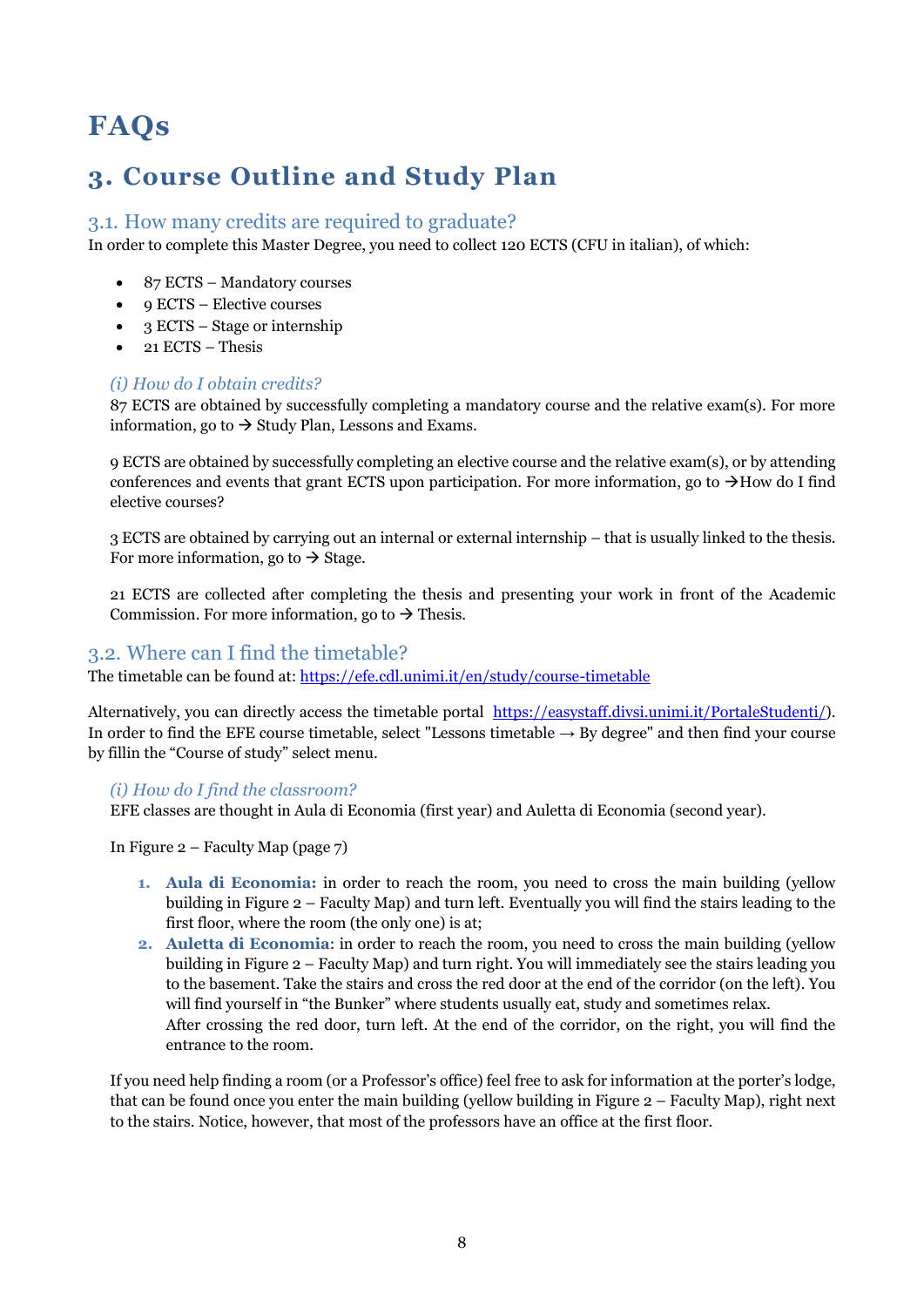### <span id="page-8-0"></span>3.3. Where do I find the Academic Calendar?

The detailed Academic calendar can be downloaded from the Agraria Faculty pages https://www.unimi.it/en/node/12780/.

The downloadable version of the calendar is reached clicking on the link "Suddivisione delle attivita didattiche in semestri 2019/20".

This version of the calendar reports the exam session days (yellow), mid-term exam days (purple), holidays (green) and lecture days (red).

Alternatively, from the English version of the University website, you can open the section "Study" and below the three cards you can find the "Academic calendar and deadlines" where a short version of the calendar with holidays is reported.

For the exact date of beginning of the lectures, be sure to check out the EFE website [\(https://efe.cdl.unimi.it/en/study/course-timetable\)](https://efe.cdl.unimi.it/en/study/course-timetable) and the timetable.

### <span id="page-8-1"></span>3.4. How and when to get the Study Plan?

The Study Plan lists in detail all credits you collected (all mandatory and elective exams you successfully completed), along with the ones you intend to pass before the end of the Academic year, in order to complete the Master Degree. If you spent some time abroad, it also includes the exams that you completed in the foreign University.

You cannot graduate if you don't submit your Study Plan.

You cannot graduate if the exams listed in your Study Plan do no correspond to the exams you actually completed.

The Study Plan needs to be filled out between **February** and **March** of your **second year** (or conclusive year) of courses. In order to know the exact deadline, you need to check your Unimia page, under the tab "Study Plan".

When you fill out the Study Plan, you need to know which elective courses you are going to attend to, because they have to be listed as well (for more information go to  $\rightarrow$  How do I find elective courses?).

The procedure to submit the Study Plan is different if you spent some time abroad (e.g. Erasmus):

### *(i) If you didn't attend a foreign university:*

The Study Plan is submitted online, through the UNIMIA webpage, under the tab "Study Plan". You will be redirected to the "SIFA" services, where you need to login and follow the wizard.

The procedure is straightforward, and the system lets you proceed only if you completed each section appropriately.

You need to list all mandatory (87 ECTS) and elective (9 ECTS) courses that you included in your Study Plan, along with any activity you carried out that includes ECTS. You have to tick the box for "stage" that accounts for 3 ECTS (for more information, go to  $\rightarrow$  Stage/Internship).

When the study plan is completed, it needs to be signed by Professor Olper. Please contact him and the secretariat by email [\(alessandro.olper@unimi.it](mailto:alessandro.olper@unimi.it) and emanuela.cacciola@unimi.it) to book an appointment, with subject field "Study Plan".

### *(ii) If you spent some time abroad (or you are planning to):*

The Study Plan needs to be discussed with the Mobility Office.

When you come back to Italy, you are required to bring some documents with you, such as the Certificate of Stay, the Transcript of Records and the complete Learning Agreement.

You will be assisted by the Mobility Office to fill out the Study Plan, and they will handle it after you complete it. Be sure to contact them in advance (before the deadline for submitting the Study Plan).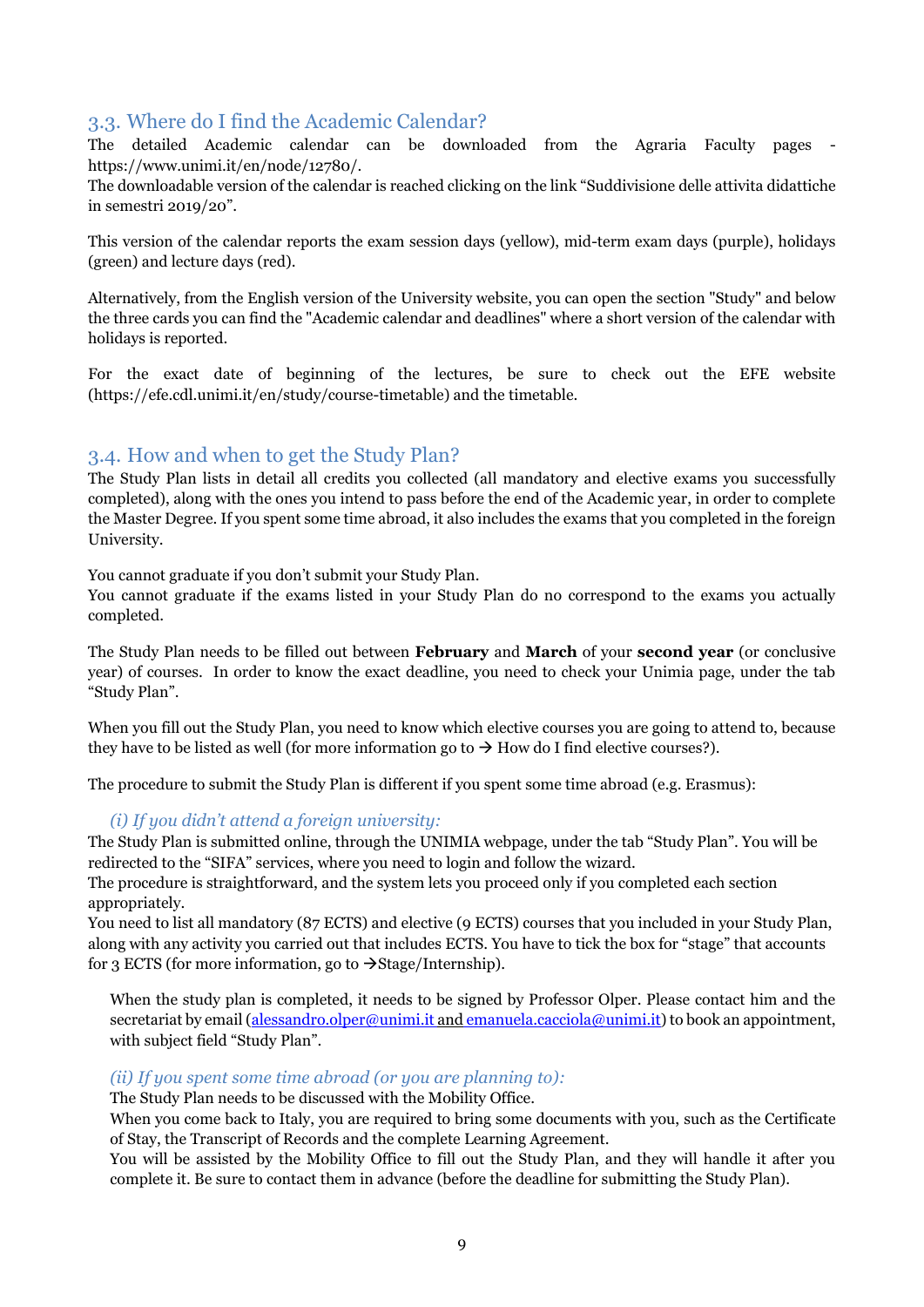| <b>Mobility Office</b> | Via Festa del Perdono 7 - 20122 Milano |
|------------------------|----------------------------------------|
| Opening                | Mon-Fri 9:00-12:00                     |
| Tel:                   | 02.503.13501/13502/13495/12589         |
| Email:                 | mobility.out@unimi.it                  |

### <span id="page-9-0"></span>3.5. How do I find elective courses?

Elective courses can be chosen from any Master Degree in any University you wish (also during your Erasmus stay). The course should be taught preferably in English, however you can select one in your language of choice.

A complete [list of all courses](https://www.unimi.it/en/node/1074/) taught in English can be found in the University website selecting the english language on the select menu.

The elective courses should be in line with the EFE course. For example, courses in "Sustainability of food products", or on "How to carry out an LCA", are a good choice. On the other hand, a course in "Marine biology" might not be appropriate.

When you find something that might interest you, you should contact by email Professor Olper  $(alessandro. olper@unimi.it)$ , and discuss with him whether the course is appropriate.

#### *(i) Conferences and Events*

Students can obtain credits (ECTS) also by attending institutional conferences and events. Opportunities of this kind will be advertised directly by the professors (in class) or by the Secretariat (via email).

### <span id="page-9-1"></span>3.6. What are the differences between the two curricula? When do I need to choose?

You need to choose between the two curriculums at the end of your first year, or at the beginning of the second, in order to correctly fill out your Study Plan and follow the right courses.

The choice is between:

### *(i) Environmental and Energy Economics*

Aimed to provide professional training in energy and environmental economics, and focused on sustainable economic development, evaluation of environmental assets, energy markets and policies, management of natural and environmental resources, environment policies, economic impacts of climate change, adaptation strategies and mitigation policies for climate change and international climate change agreements.

#### **Table 2 - Environmental and Energy Economics exams**

| <b>Title</b>                        | <b>ECTS</b>   | Teacher(s)                         |
|-------------------------------------|---------------|------------------------------------|
| Sustainable Development             | $\mathbf b$   | Daniele Curzi<br>Francesco Bosello |
| Global and climate change economics | $\mathfrak b$ | Francesco Bosello                  |
| Energy economics                    | $\mathfrak b$ | Federico Pontoni                   |

### *(ii) Economics and Management of the Agri-Food System*

Aimed to provide professional training in the managements and administration of national and international companies in the agri-food sector, focusing on the analysis of economic and policy problems of the agri- food system. Expertise and instruments are provided to analyze and manage problems caused by economic and trade integration, to deal with internationalization issues, to assess company strategies, to study and manage national and international value chains, consumer behavior, marketing strategies, food safety problems, and rural development.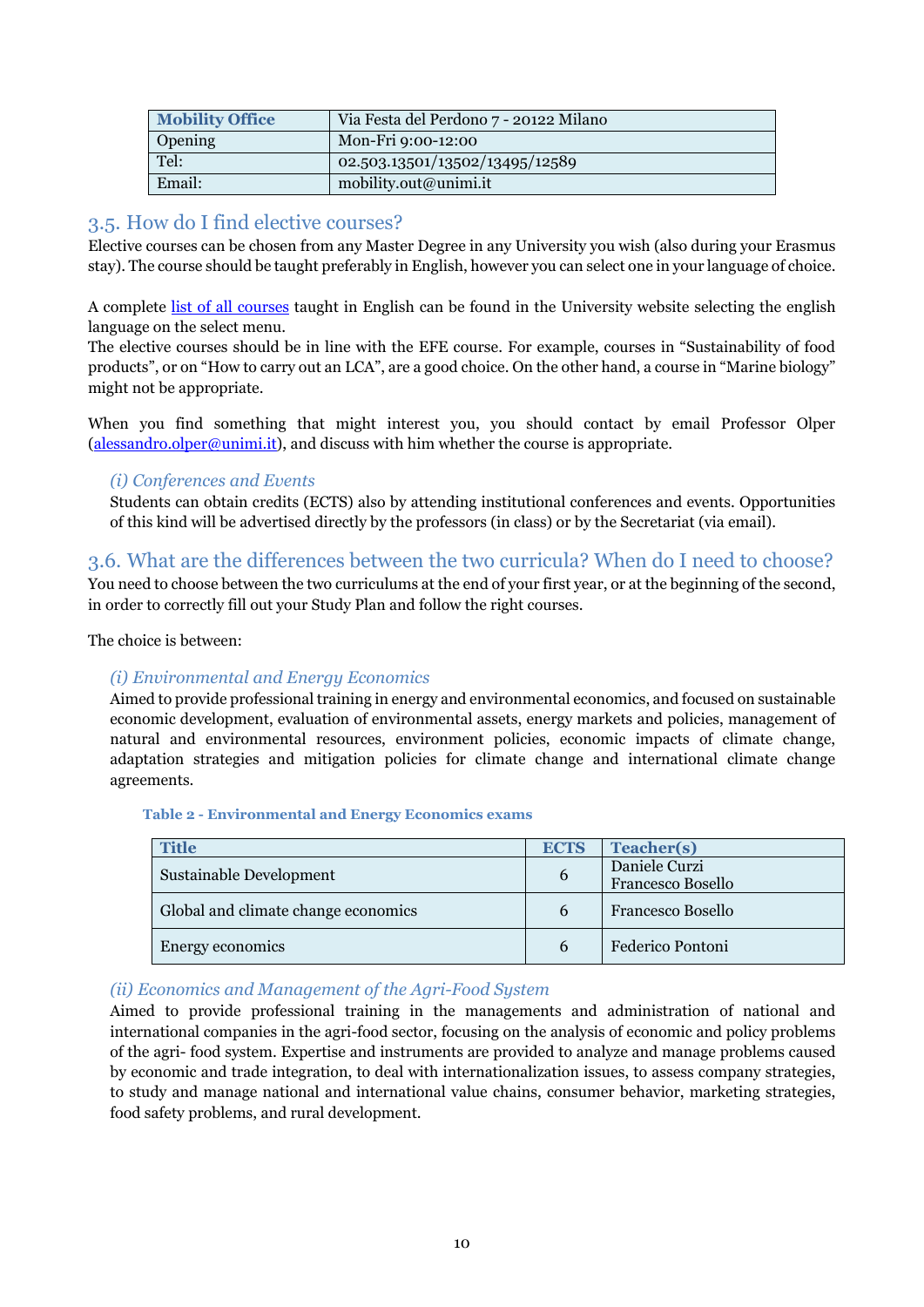### **Table 3 - Economics and Management of the Agri-Food System exams**

| <b>Title</b>                          | <b>ECTS</b> | <b>Teacher(s)</b>    |
|---------------------------------------|-------------|----------------------|
| Food chain in the global market       | 6           | Valentina Raimondi   |
| Food marketing and consumer behaviour | b           | Stefanella Stranieri |
| Food security and rural development   | b           | Massimo Peri         |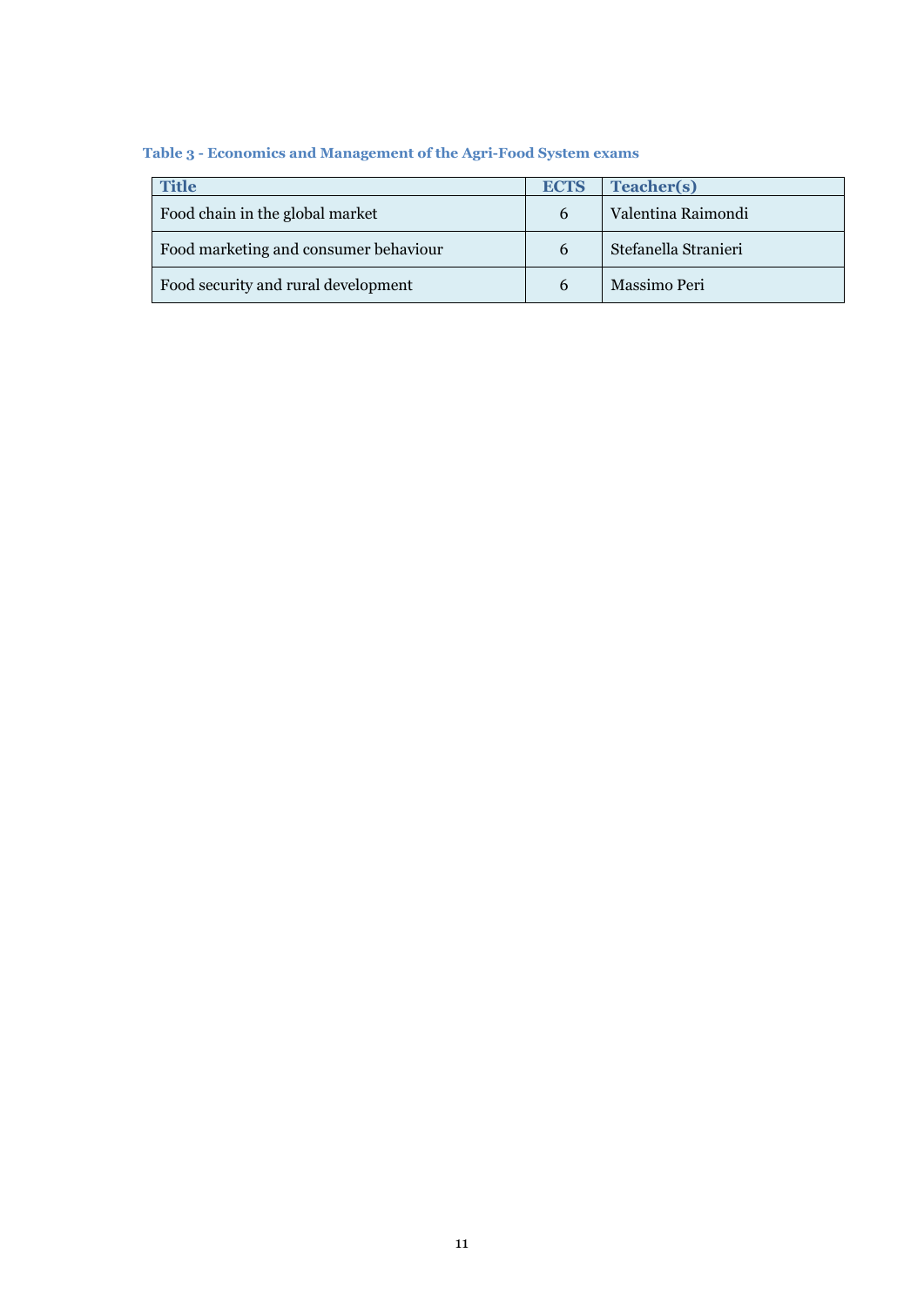### <span id="page-11-0"></span>**4. Crash Courses**

[Crash Courses](https://efe.cdl.unimi.it/en/node/13219/) are introductory lessons in Mathematics, Management and Microeconomics, that will revise some basic concepts you need to successfully participate the EFE master degree. All information about this program can be found in the EFE website: on the left-hand side column, under "Prospective Students" you will find the link to "Crash Courses".

The program includes:

- 40 hours of Microeconomics
- 40 hours of Mathematics
- 30 hours of Management

The Crash Courses are generally held for two weeks from the last days of August until mid-September. To check the exact date of beginning of the courses, you should refer to the EFE website.

This introductory courses will be held in the same place of Master main courses (Milano, Agricultural and Food Science Faculty), therefore be sure to check the timetable to know where you need to go.

In order to attend the courses, you need to register online. The enrollment procedure is described in the EFE website.

At the end of the courses, you will have to complete an examination (compulsory). The exams are graded, but the results are not considered during the EFE selection procedure that normally happened before the end of crash courses, while they might help you assess how much study you need in order to catch up on the basics.

### *(i) Are Crash Courses mandatory?*

Crash Courses are not mandatory but highly recommended for who do not satisfy the entry requirements. They will revise the basic concepts you need to know if you want to successfully participate to the Master.

If you have a strong background in mathematics, statistics and microeconomics, you can decide to revise the basics on your own. However, we recommend you to follow the courses… it's also a good opportunity to get to know your future classmates!

### *(ii) Where do I find information about the timetable?*

The Crash Courses timetable is published on the EFE website [\(https://efe.cdl.unimi.it/en/courses/crash](https://efe.cdl.unimi.it/en/courses/crash-courses)[courses\)](https://efe.cdl.unimi.it/en/courses/crash-courses). Be sure to check the latest version, generally available before the end of June.

The starting date of the courses is generally published before the end of May.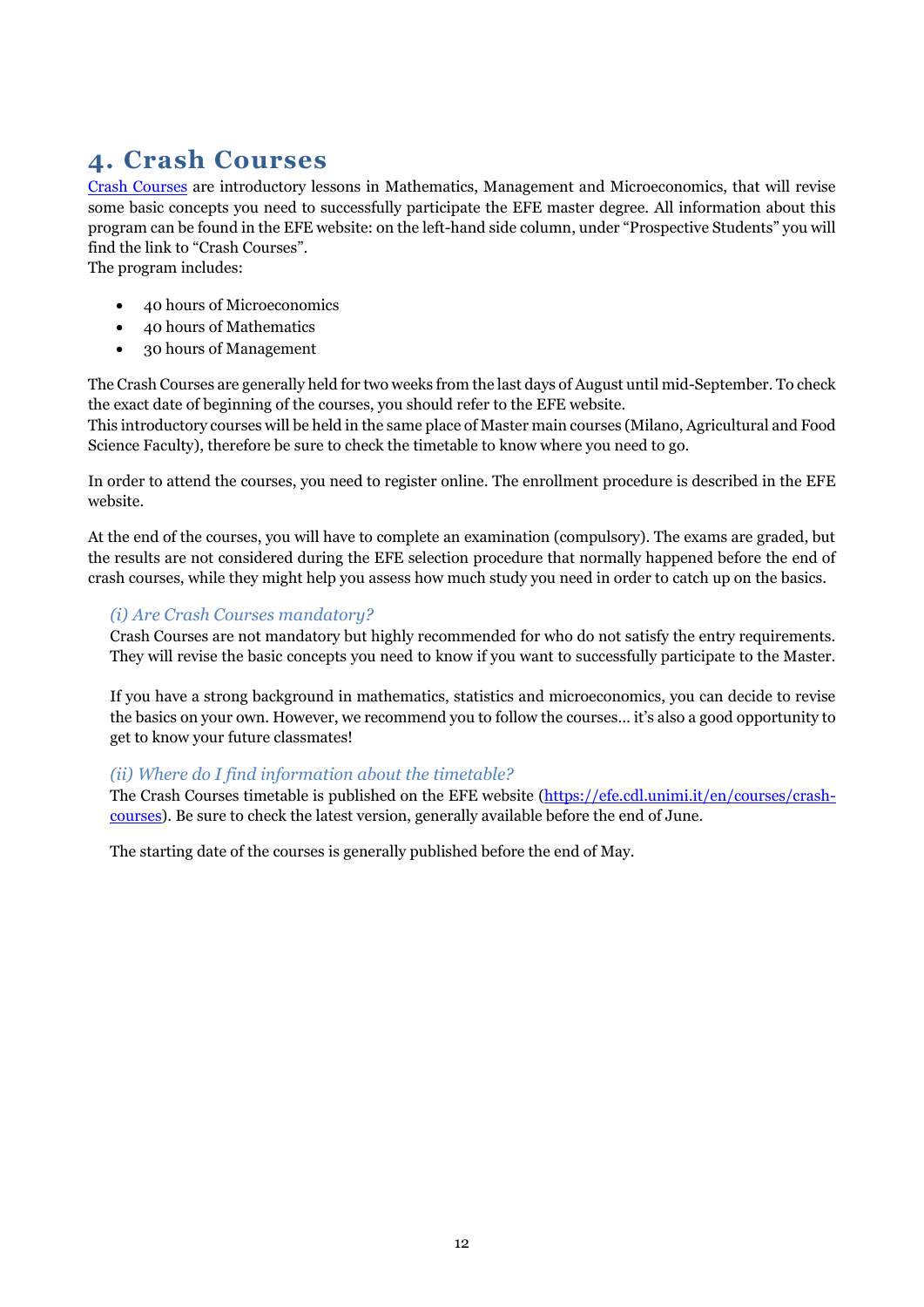### <span id="page-12-0"></span>**5. Unimia Portal**

### <span id="page-12-1"></span>5.1. Overview

The Unimia Portal lets you access almost all services you will need during your studies. Through the Portal, you can access your university email, register for exams, submit the Study Plan, accept a grade, check your career and so on.

The portal can be reached from the University website (Italian version) clicking on the banner (**Errore. L'origine riferimento non è stata trovata.**) on the top side header.

You need to login with your university credentials. A new page will open, that looks like

| ٠<br>unimia<br>la mia porta d'accesso ai servizi d'Ateneo<br><b>University Career</b><br>- Home | Jobs and Traineeships | Calendar | Online services (SIFA)           | <b>Bookmarks</b> |                               | <b>UNIVERSITÀ</b><br><b>DEGLI STUDI</b><br><b>DI MILANO</b> |       |
|-------------------------------------------------------------------------------------------------|-----------------------|----------|----------------------------------|------------------|-------------------------------|-------------------------------------------------------------|-------|
| Home: LUCA DEGRADI                                                                              |                       |          |                                  |                  |                               | X Logout                                                    |       |
| <b>⊞</b> News fees academic year 2017 2018<br><b>Expansive Your details</b>                     |                       |          |                                  |                  | Unimi mail                    |                                                             | $+$   |
| <b>E</b> Badge (LA STATALE card)                                                                |                       |          |                                  |                  | <b>Ariel - online courses</b> |                                                             | $\pm$ |
| $\overline{H}$ Exams and teaching quality questionnaire<br>国 Exams results                      |                       |          |                                  |                  | <b>Student Office News</b>    |                                                             | $\pm$ |
| $\mathbf{F}$ Fees and payment situation                                                         |                       |          |                                  |                  |                               |                                                             |       |
| 田 Study plan                                                                                    |                       |          |                                  |                  | <b>Bookmarks</b>              |                                                             | $+$   |
| 日 ECTS / University career                                                                      |                       |          |                                  |                  | <b>Library services</b>       |                                                             | $+$   |
| <b>E</b> Computer skills assesment - ECDL                                                       |                       |          |                                  |                  | <b>Contacts</b>               |                                                             | $\pm$ |
|                                                                                                 |                       |          | Hniversità degli studi di Milano |                  |                               |                                                             |       |

The website is divided in sections (whose content has now been hidden for clarity):

- **Your details:** listing information such as your matriculation number, the type of course and other personal details;
- **Badge (LA STATALE card):** after successfully enrolling, you will receive by post your university badge (this may require some time). The badge doubles as debit card. If you wish to activate the bank account, you should contact the bank following the information available in this section. After receiving the badge, you have to activate it, or otherwise it will be blocked. Information on how to activate the badge are available in this section;

For more information on the badge,<https://www.unimi.it/en/node/394/>

- **Exams and teaching quality questionnaire:** this section allows you to register for exams and fill out the teaching quality questionnaire (necessary in order to register for an exam). For more information on this topic, go to  $\rightarrow$  [Register for exams\)](#page-13-1);
- **Exams results:** from this section, you can accept or reject a grade (if you reject a grade, you will have to do the exam again). Note that only a few exams allow for the possibility to accept/reject a grade, and in case you don't choose an option, the grade is considered "accepted" after 10 days from the publication of the outcome;
- **Fees and payment situation:** in this section you can find all information regarding payments due. If you need more information on this, go on the English version of the University Website > Admission > Fees and exemptions;
- **Study Plan:** this section contains details on the Study Plan, such as its due date, and lets you fill out the Study Plan (when it's due). After you complete the Study Plan, this section will change to a table, listing all ECTS and activities that you carried out;
- **ECTS/University career:** this section includes details of your university career, such as the number of exams registered, the average mark you scored and the number of ECTS you collected;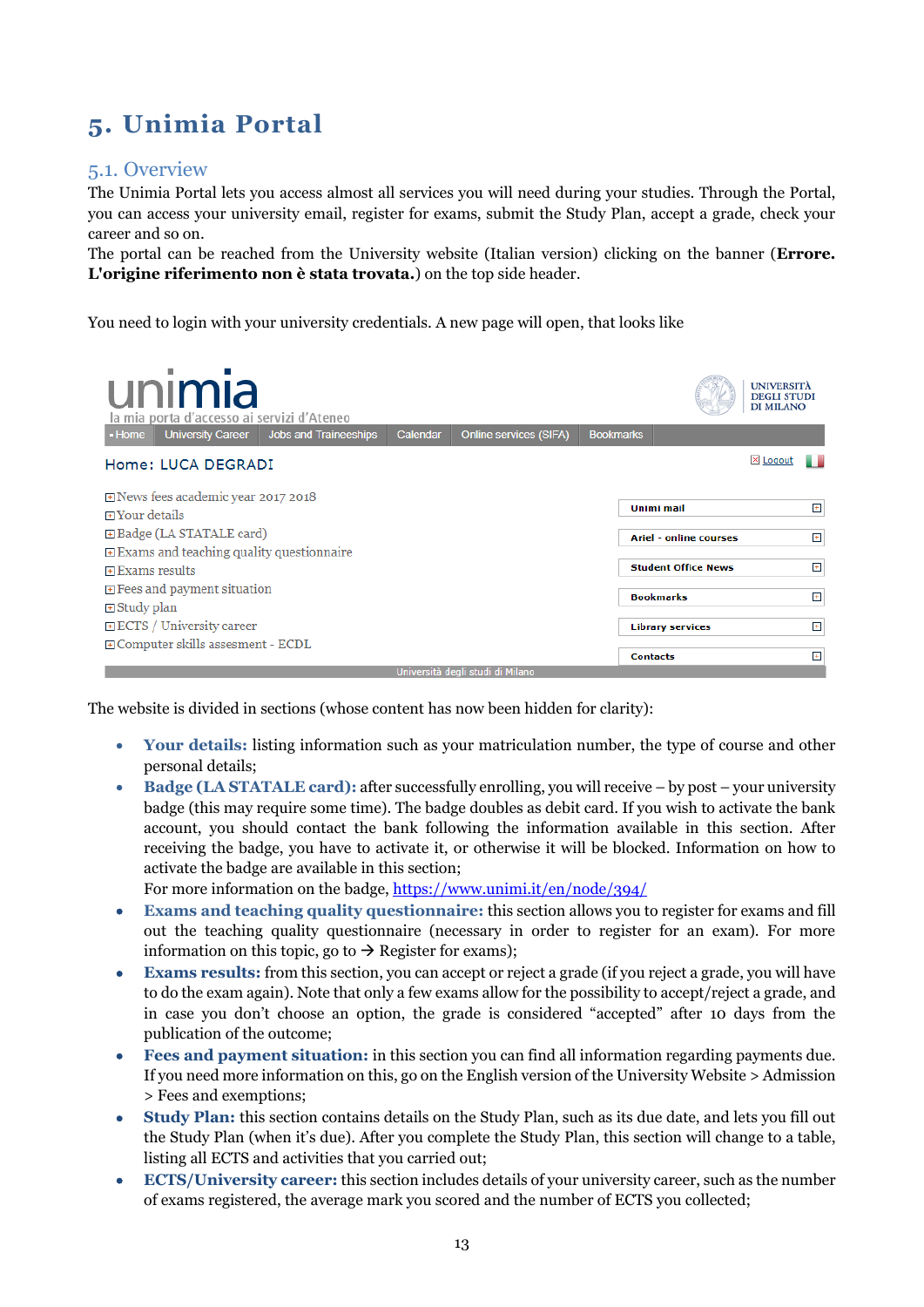**Computer skills assessment:** from this section you can register for the ECDL (European Computer Driving Licence) exam. The ECDL is a computer literacy certification programme recognized globally, but it is not part of the EFE master course. However, the University offers a student discount on ECDL courses and exams, so if you think it can improve your resumè, this is your chance to do it!

On the right-hand side column:

- **Unimi mail:** direct link to the university webmail. For more information, go to  $\rightarrow$  How to... Access [the webmail;](#page-13-2)
- **Ariel – online courses:** direct link to the catalogue of available study programme websites. For more information, go to  $\rightarrow$  Ariel Portal;
- **Student Office News:** news, mainly in Italian;
- **Bookmarks:** direct link to your favorite Ariel websites. For more information, go to  $\rightarrow$  Ariel Portal
- **Library services:** direct link to the library search tools you can use to access all kinds of publications and documents;
- **Contacts:** list of useful contacts to request information regarding the use of the Unimia portal, exams, Study Plans, enrollment procedures, fees and scholarships, and so on.

### <span id="page-13-2"></span><span id="page-13-0"></span>5.2. How to…

### *(i) Access the webmail*

The webmail login page can be reached from your Unimia page (see **Errore. L'origine riferimento non è stata trovata.** > Unimi mail) or directly from the website: [https://securemail.unimi.it/iwc\\_static/layout/login.jsp.](https://securemail.unimi.it/iwc_static/layout/login.jsp)

You will need to login with your university credentials.

### <span id="page-13-1"></span>*(ii) Register for exams*

In order to register for exams, you need to access your Unimia page and consult the section "Exams and teaching quality questionnaire" (see **Errore. L'origine riferimento non è stata trovata.**). Select the option "Do you want to register of modify registration for an exam?" (see **Errore. L'origine riferimento non è stata trovata.**) and follow the wizard. You might be asked to fill out a "Teaching quality questionnaire". For more information, go to  $\rightarrow$  Lessons and Exams.

| ⊟ Exams and teaching quality questionnaire                                    |                           |
|-------------------------------------------------------------------------------|---------------------------|
| If you make changes press the key $\boxdot$ to view the refreshed information |                           |
| There are no active registrations.                                            | <b>Exam sessions</b>      |
| Do you want to register or modify registration<br>for an exam?                | Forthcoming exam sessions |
| Do you need help?                                                             |                           |

*(iii) Accept* 

### *a grade*

This procedure is not required for all exams (you may ask the professor how he/she intends to register the grade). Anyway, you will get an email notification if a grade is published and/or needs to be accepted. In order to accept (or reject) the grade, you need to access your Unimia page and consult the section "Exams results" (see **Errore. L'origine riferimento non è stata trovata.**). The grades that can be accepted (or rejected) will appear here. If you don't manually accept (or reject) the grade, it will be considered "accepted" after 10 days from the publication of the outcome.

Note that if you reject a grade, you will have to take the exam again.

### *(iv) SIFA services*

The "SIFA" includes all kinds of services you can imagine, from registering to an exam, to uploading your thesis, to requesting specific documents.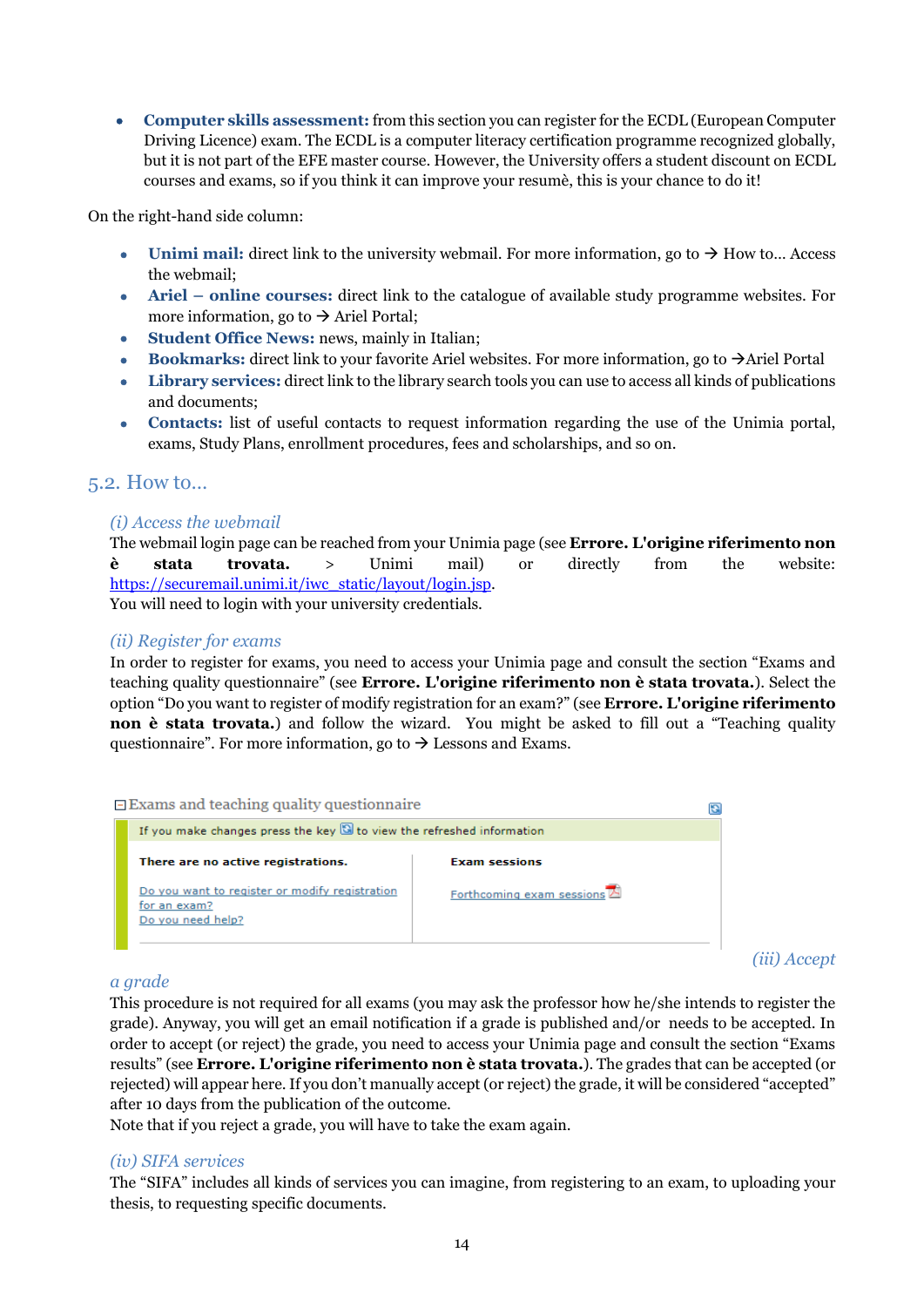Describing this tool at length falls out of the scope of this Guide, but we invite you to check it out to explore its full potential (there is an English version already). However, some links to the services (such as the "Scholarships, accomodation and refectory services") are still in Italian, hence we invite you to contact the Student Information Service [\(http://www.unimi.infostudente.it/\)](http://www.unimi.infostudente.it/) if any question arises.

In order to access SIFA services, you can select: the "Servizi online SIFA" directly from your Unimia page by clocking on the tab "Online services (SIFA)" found at the top of the page.

For more information on how to register for thesis/graduation, go to  $\rightarrow$  Thesis

### <span id="page-14-0"></span>**6. Ariel Portal**

### <span id="page-14-1"></span>6.1. Overview

Through the Ariel Portal you can access courses' websites created by professors to support students. The websites include the course description, downloadable material (such as the slides used in class), a forum and a notice-board used by professors to communicate important news or the exams' results.

In the past years, students and professors of EFE arranged the material exchange independently from Ariel, using for example Dropbox or Google Drive (for more information, go to  $\rightarrow$  Dropbox and Google Drive). However, some professors chose to use Ariel, and therefore it's important to learn how to use it. Unfortunately the Ariel Portal does not have an English version yet. However, we believe its use is intuitive, and we hope this guide will help you in the process.

The Ariel Portal can be reached from the homepage of the Italian University website, selecting the link "Ariel" from the top side header (see **Errore. L'origine riferimento non è stata trovata.**), or from your Unimia Homepage, selecting "Ariel-online courses" in the right-hand side column (see **Errore. L'origine riferimento non è stata trovata.**) and then clicking on "Find a study programme website". A new page will open, and you might need to login using your university credentials.

The page is divided in tabs:

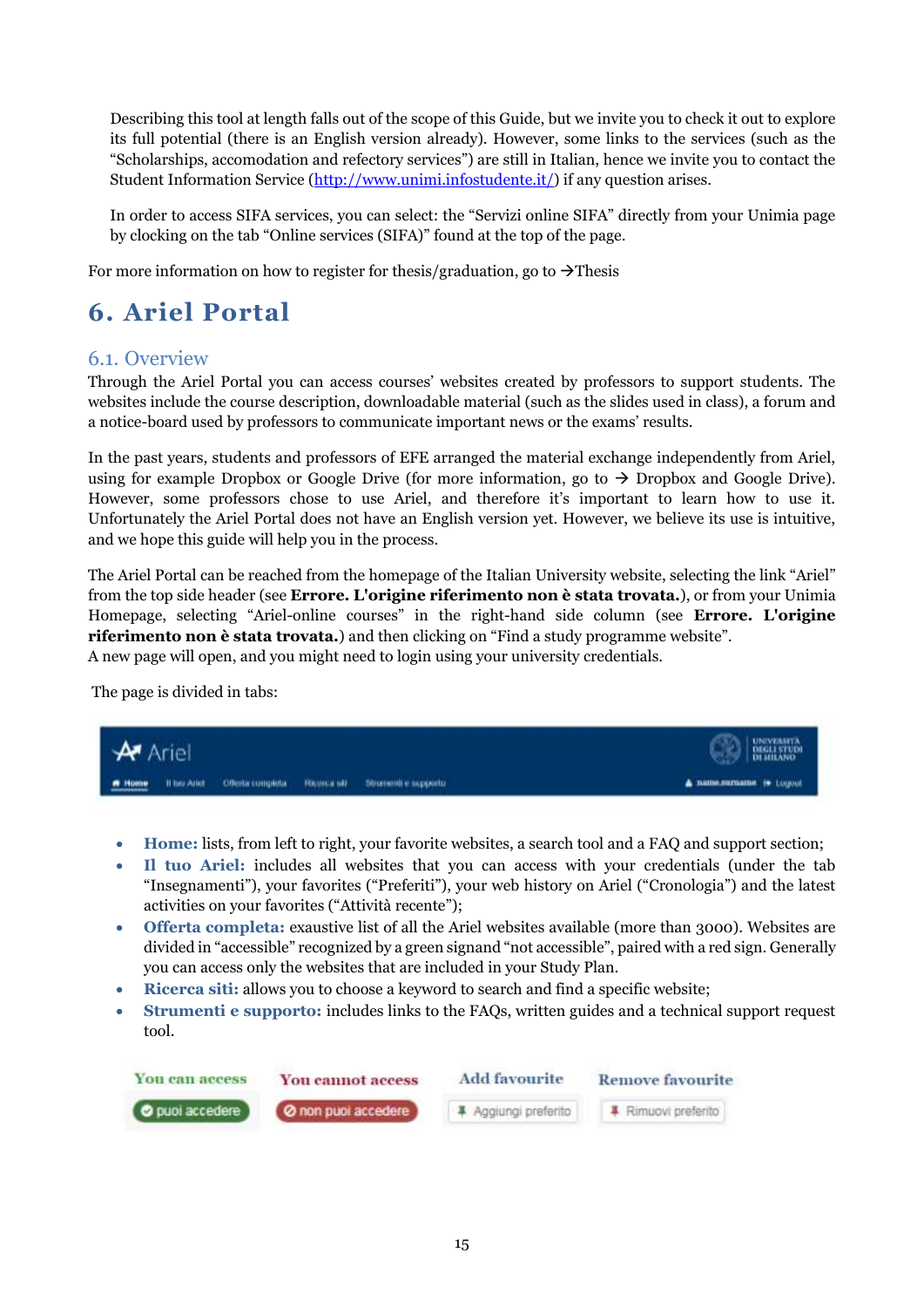### <span id="page-15-0"></span>6.2. How to…

#### *(i) Find a course*

The direct link to the courses website (present in your Study Plan) should be found in your Unimia page > Ariel – online courses > Your study programme websites. Otherwise, the websites can be found in your Ariel page > Il tuo Ariel.

All the EFE courses websites are in English, so from here you should be able to find everything yourself.

From your Ariel page > Il tuo Ariel, you can add websites to your favorites. Just click on the button "Aggiungi preferito" (see **Errore. L'origine riferimento non è stata trovata.**) to add the website as favorite.

Your favorites will be found in your Ariel page > Il tuo Ariel > Preferiti. From this page you can handle your favorites, choose a color to identify them or remove them.

The favorites will be also listed in the leftmost column of your Ariel Homepage.

### <span id="page-15-1"></span>6.3. Dropbox and Google Drive

Dropbox and Google Drive are the main file hosting platforms used by students in Milan. Both services are free (limited storage) and have an English version website.

You can register online your account:

- <https://www.dropbox.com/en/>
- [https://www.google.com/intl/en-GB\\_ALL/drive/](https://www.google.com/intl/en-GB_ALL/drive/)

### <span id="page-15-2"></span>**7. Lessons and Exams**

The University does not require you to register for classes, however you have to register for exams.

For more information on how to find the timetable of classes, go to  $\rightarrow$  Study  $\rightarrow$  Courses timetable

### <span id="page-15-3"></span>7.1. Do I need to attend classes?

You are not forced to attend every class - every day, however we highly recommend you do so. If you work or for any reason you can't attend the classes, you have to inform the teacher. Exams can be prepared independently, and professors might have set up a different exam for non-attending students.

### <span id="page-15-4"></span>7.2. What is the grading system?

A complete and exhaustive description of the grading system and conversion can be found at: http://efe.cdl.unimi.it/sites/lk07/files/2020-01/Understanding-the-Italian-grading-system.pdf

The bottom line: exams are graded with a score between zero (0) and thirty "cum laude" (30 "with distinction"). The evaluation method is decided by the professor, also depending on the nature of the exam (oral, written, multiple-choice, mix). You are welcome to ask the professor about his/her evaluation method.

The exam is failed when one gets a score below or equal to seventeen (17). If you fail an exam, you can do it again (for more information, go to  $\rightarrow$  How do I know when I have exams?). You are also free to reject a grade and do the exam again.

### <span id="page-15-5"></span>7.3. How do I know when I have exams?

Final exams are generally run at the end of the first semester (January - February), at the end of the second semester (June - July) and at the beginning of the academic year (September). However, you might have the possibility to take a mid-term exam.

Although the professor will report the date of the exam in class, you are able to check the date, placement and time of the exams on your Unimia homepage. To do so, log in on Unimia with your university credentials and find the section "Exams and teaching quality questionnaire".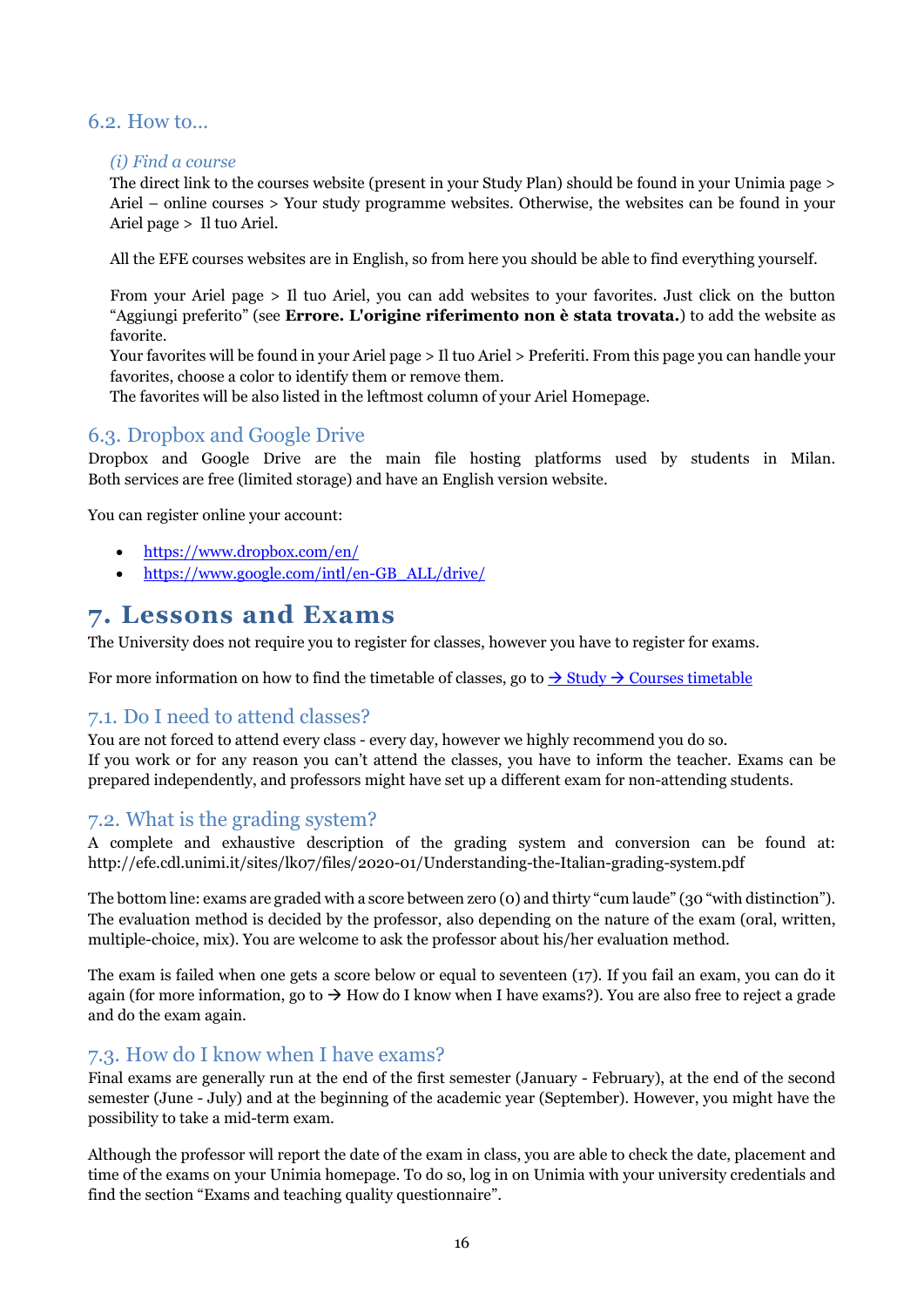To download a printable version of the exams schedule, select "Forthcoming exam session".

To register for the exam, click on "Do you want to register or modify registration for an exam?" and follow the wizard:

- Mandatory courses' exams  $\rightarrow$  Select "Exams in your study plan" or "Exams of your degree" course". Find the exam you want to register to and click "Registration". You will be presented with all the available exam sessions. For each session, you can open a "Further information" box where you can see the opening and closing date of the registration, the exam type, timing and placement. Choose the session, and click on "Register". Select "next" and then "confirm". You might be asked to fill out a "Teaching quality questionnaire". When the registration is confirmed, you will have the possibility to print a receipt (or scan a QR code) and check how many students registered before you. Even if the system works well, we advise you to keep the registration receipt until you get your grade.
- **Elective courses' exams**  $\rightarrow$  **Select "Exams of other degree courses" or "Optional subjects"** depending on what kind of elective course you chose. Find the exam using the search tool. Follow the wizard (for a step-by-step description, read the bullet point above)

Mind that each subscription is open in a certain timeframe and you have to register before the closing date. The opening and closing date are reported in the "Further information box" you can find when selecting the exam session (see Mandatory courses' exams).

The list of exams you subscribed to should appear in the "Exams and teaching quality questionnaire" box of your Unimia Homepage.

If you want to cancel an exam registration, access the registration wizard (as you would do if you wanted to register) and then click "Confirmed exam registrations". Find the exam you want to unsubscribe to, and choose the option "cancel registration" from the "Azioni" menu. You will have to confirm your choice.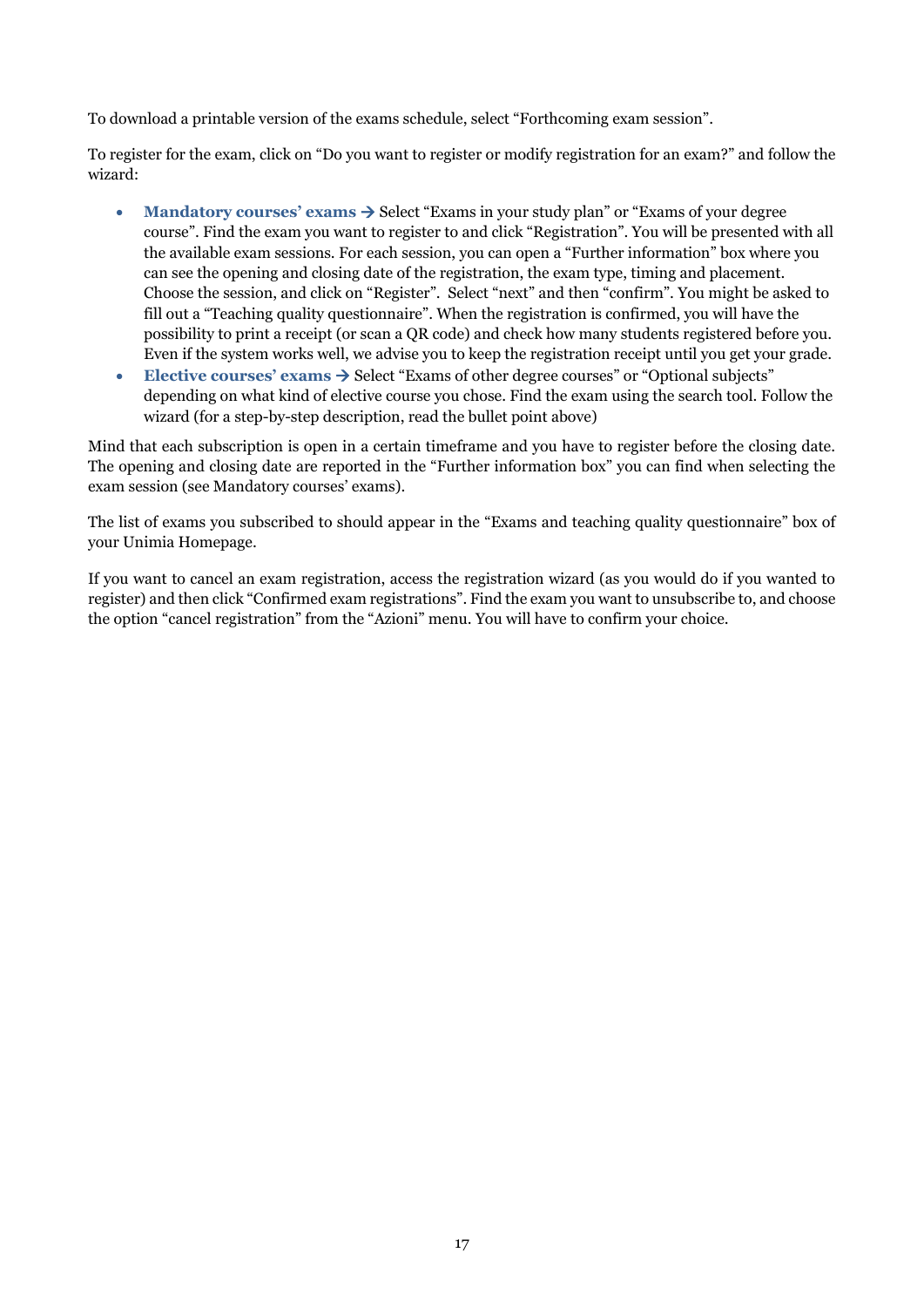### <span id="page-17-0"></span>**8. Stage/Internship**

### <span id="page-17-1"></span>8.1. Is it necessary to do an internship (tirocinio/stage) to graduate?

Students have to attend an internship in order to collect 3 ECTS (for more information on the Study Plan, go to  $\rightarrow$  [Course Outline and Study Plan\)](#page-7-1). The internship is strictly linked to the thesis. During the internship you will carry out the work that you will have to describe in your thesis.

Depending on the type of thesis, internal or external, the student will carry out the internship within the University Department or the external firm/office.

### <span id="page-17-2"></span>8.2. Is there any difference between an internal or external internship?

The choice between the internal and external thesis/internship is left to you.

An internal thesis/internship is largely related to the support of research activities (such as data collection, data analysis, data cleaning, survey and interview, survey of the literature) while an external thesis/internship is closely tied to the business' activity.

In terms of workload, both should last 1 month or 100 hours. However, an external internship might last longer.

In economic terms, an external thesis/internship might include a reimbursement of expenses (or a real wage) while an internal thesis/internship, by default, doesn't cover any expense. Moreover, the internal thesis/internship is carried out within the Dipartimento di Scienze Politiche e Ambientali (yellow building in Figure 2 – Faculty Map) in Via Celoria 2, while an external thesis/internship is located within the business's premises.

The internal and external internship have the same "academic" value when determining your thesis' final grade.

### <span id="page-17-3"></span>8.3. How to find an internship?

That depends on whether you choose an internal or external thesis/internship:

### *(i) Internal thesis/internship*

- Select a Tutor that can accept you as thesis student (for more information, go to  $\rightarrow$  How do I find [a tutor?\)](#page-21-6);
	- Carry out the assigned research project;

At the end of the internship, request a 3 ECTS "Internship certificate" that has to be provided by your Tutor or the EFE Secretariat (for more information on the EFE Secretariat, go to  $\rightarrow$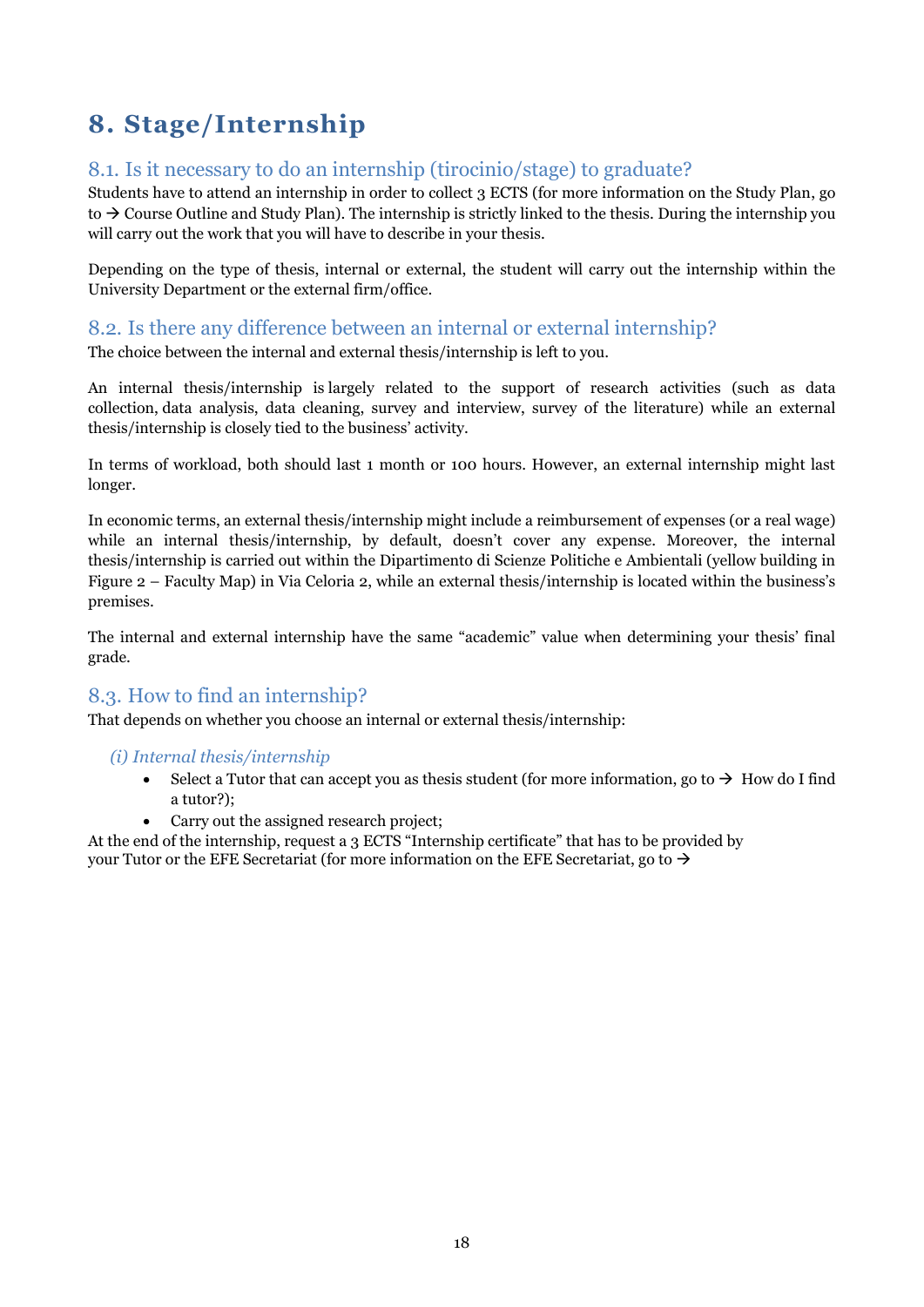• [Secretariat\)](#page-4-4);

The signed 3 ECTS "Internship certificate" has to be hand delivered to the Faculty Secretariat (for more information on the Faculty Secretariat, go to  $\rightarrow$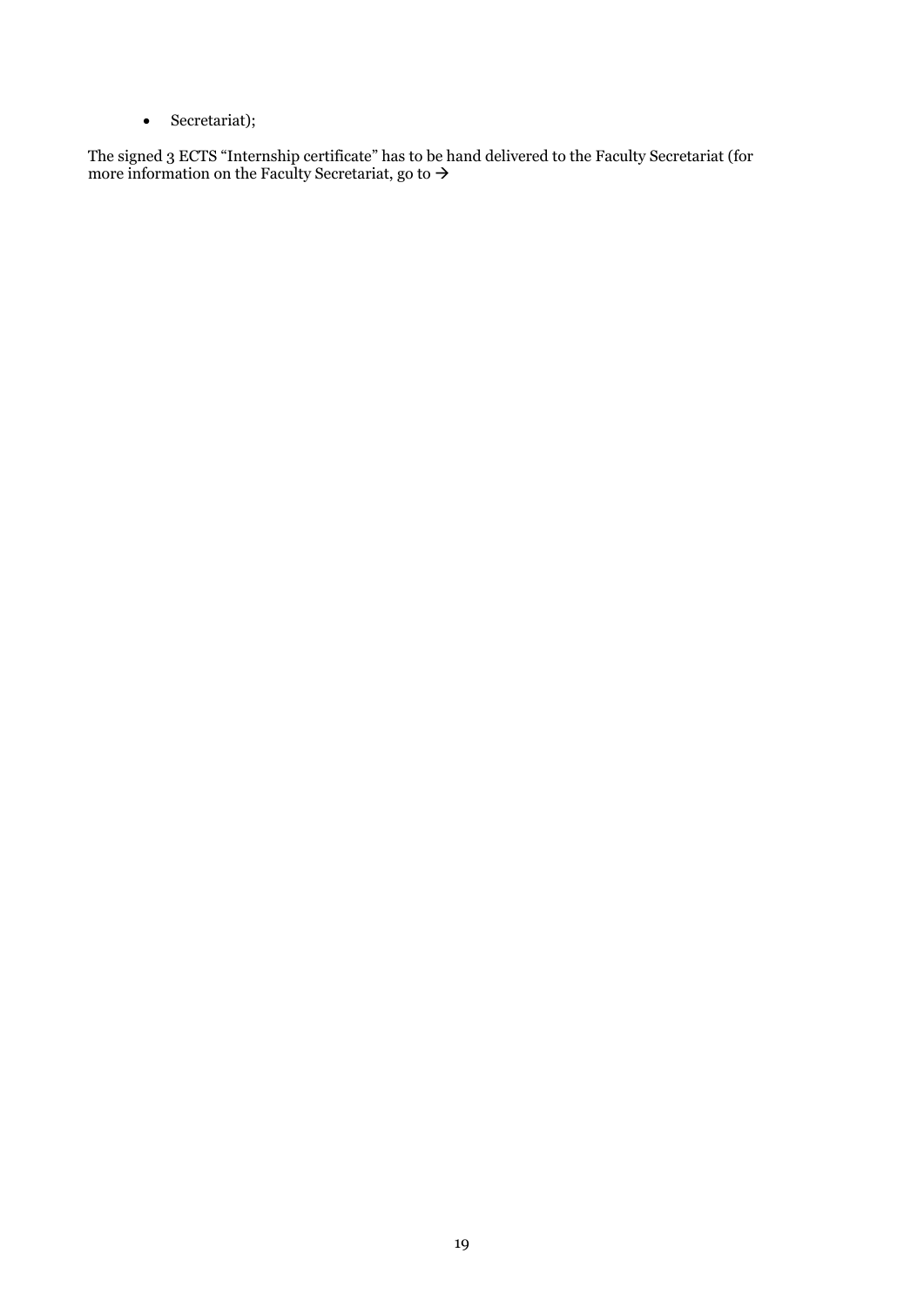• [Secretariat\)](#page-4-4).

As soon as the internship is approved (it might take up to 5 working days), the 3 ECTS will be displayed in your online career (on your Unimia Homepage > Study Plan).

#### *(ii) External thesis/internship*

<span id="page-19-0"></span>Students can either find an external internship by themselves (option A) or select one of the available internship positions (option B) on the COSP website:

#### **a) Find an internship by yourselves**

In this case, you (and the guest company) have to follow the COSP procedure [\(https://efe.cdl.unimi.it/en/study/stage-and-internship\)](https://efe.cdl.unimi.it/en/study/stage-and-internship) to register your position as a trainee.

The steps required are as follows:

- a) Register on the Almalaurea website (Unimia)
- b) Find a company that can accept you as intern/trainee (and a company tutor);
- c) Find a University tutor (for more information, go to  $\rightarrow$  [How do I find a tutor?\)](#page-21-6);
- d) The company tutor has to register (or login) on the Almalaurea website [\(https://placement-unimi.almalaurea.it/it/aziende/registrazione/\)](https://placement-unimi.almalaurea.it/it/aziende/registrazione/) and fill out the application form and the **Training project** (progetto formativo). The training project has to be signed and stamped;
- e) The University tutor has to approve the project online with the "Sistema di attivazione tirocini" and give you a **Letter of approval,** signed and stamped;
- f) You have to go to the COSP office and bring:
	- o 3 copies of the Training project (signed and stamped)
	- o 1 copy of the Letter of approval (signed and stamped)

Everything has to be hand in at least a week before the beginning of the internship. On the bright side, no appointment is needed;

| <b>COSP</b> (Stage activation office) | Via Santa Sofia $9/1 - 20122$ Milano |
|---------------------------------------|--------------------------------------|
| Office Hours:                         | Tuesday and Friday 9:30-12:30 am     |
|                                       | Thursday $2:00-4:00$ pm              |
| Email                                 | stage@unimi.it                       |

g) At the end of the internship, you will receive an email notification inviting you to fill out the "Student satisfaction survey".

The Company tutor will receive a survey invitation as well;

h) When both questionnaires are filled out, contact your University tutor. The tutor has to close the internship procedure online.

As soon as the internship is registered/closed (it might take up to 5 working days), the 3 ECTS will be displayed in your online career (on your Unimia Homepage > Study Plan).

### **b) Select one of the available internships**

- a) Register on the Almalaurea website (Unimia)
- b) Check for open positions [\(https://placement](https://placement-unimi.almalaurea.it/lau/annunci/cercaposizioni/default.aspx?tipobacheca=TIROLAV&lang=it#!/)[unimi.almalaurea.it/lau/annunci/cercaposizioni/default.aspx?tipobacheca=TIROLAV&lang=](https://placement-unimi.almalaurea.it/lau/annunci/cercaposizioni/default.aspx?tipobacheca=TIROLAV&lang=it#!/)  $it#!$ , selecting the following options from the drop down menu (to open the drop down menu, select "Altri filtri" next to the search bar):
	- o Area disciplinare: "economico-statistico"
	- o Tipo di annuncio: "tirocinio curricolare"

The available options will be displayed underneath;

Tip: to display job ads only in English, write "english" in the search bar and press the "Filtra" button;

c) Read the job description and press on the "Candidati" button at the bottom of the page;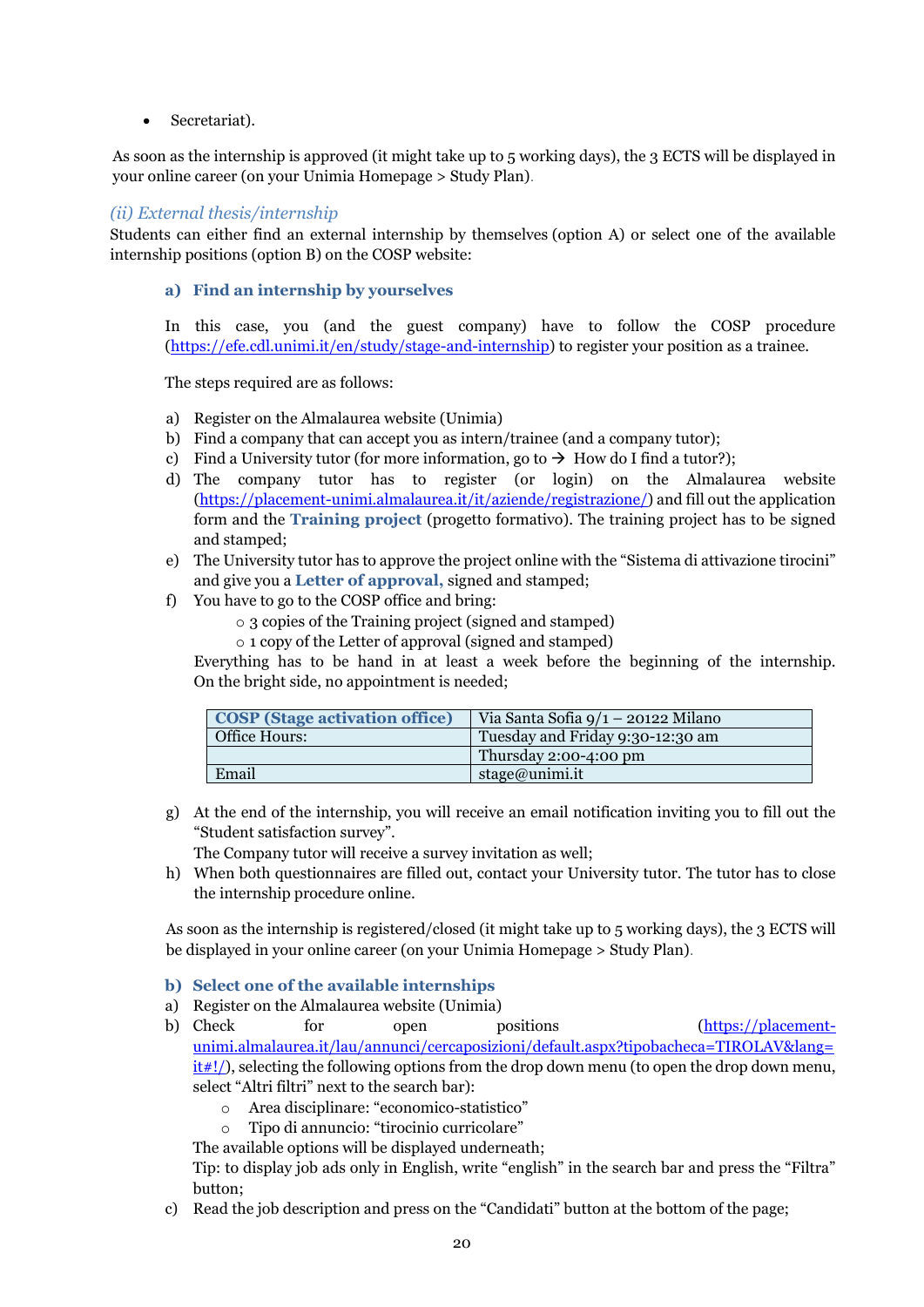d) Follow the steps c-h of "**[Find an internship by yourselves](#page-19-0)**"

If you need to extend you internship or interrupt it (also temporarily) before its due date, the company tutor has to fill out a request online through the Almalaurea website. Any request has to be submitted at least a week before the conclusion of the internship.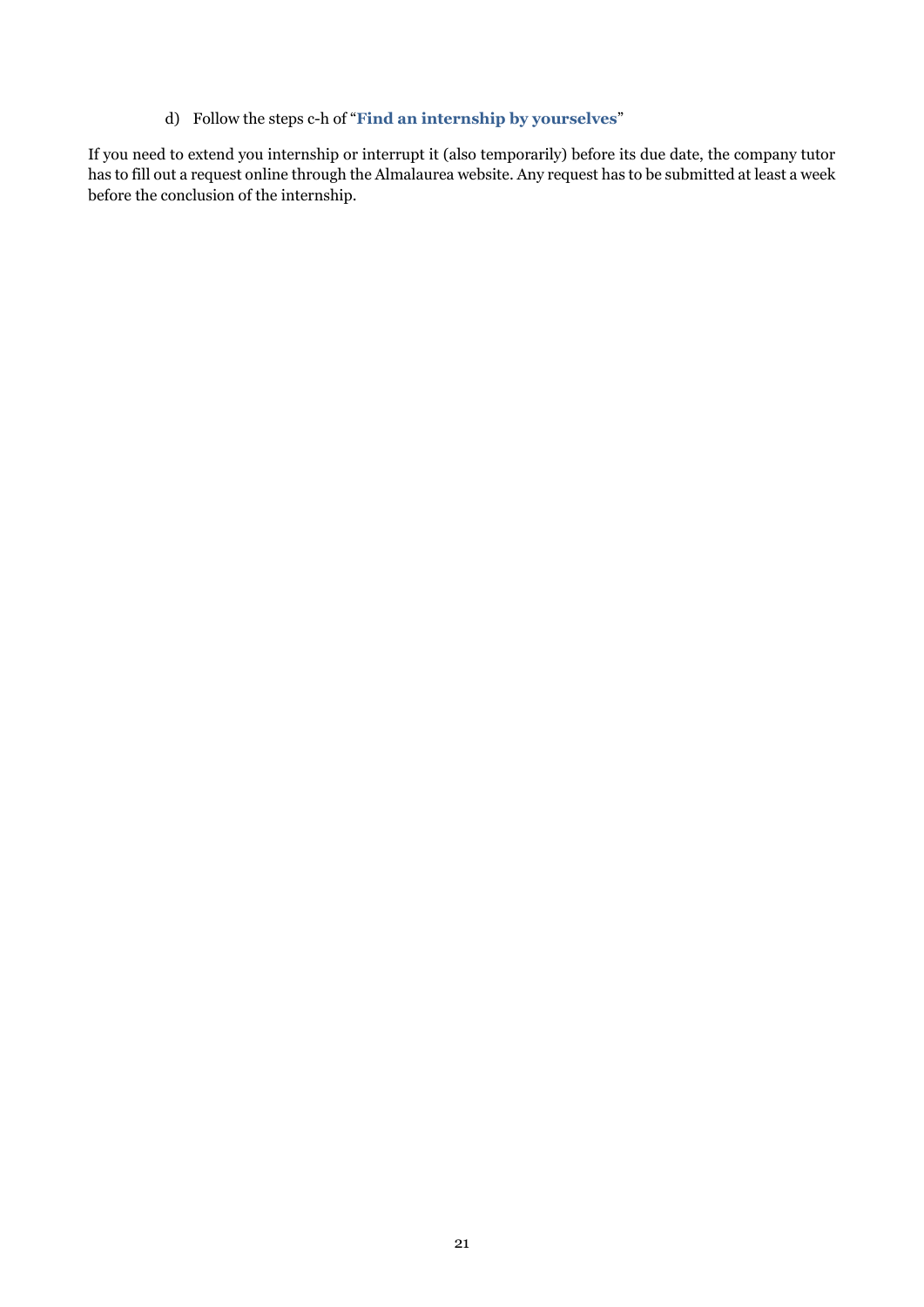### <span id="page-21-0"></span>**9. Thesis and final exam**

In order to complete the EFE course and be entitled with a master degree, you need to write a thesis and discuss it during your final exam.

### <span id="page-21-1"></span>9.1. How much time does it require?

In order to carry out a research project and write the thesis you will require at least 6 months. However, the exact duration depends on the type of project and on your speed.

A thesis project should begin when you complete all mandatory exams. However, it's common to search for a thesis project, a tutor and/or an external company at the beginning of your second year.

### <span id="page-21-2"></span>9.2. How and when can I graduate?

At Università degli Studi di Milano we have 4 final exams distributed over 3 sessions:

- From May to July (first session sessione estiva summer session)
- From September to December (second session sessione autunnale fall session)
- From February to April (third session sessione invernale winter session)

The exact timing of each session and the procedure required in order to apply for graduation are described on the University's website. Unfortunately, the website has yet to be translated in Italian. In what follows we try to put together a procedure that could apply to each session (you will have to check for the exact dates).

a) **Check for session and graduation dates on:** EFE website > Study > Graduation [\(https://efe.cdl.unimi.it/en/study/graduating\)](https://efe.cdl.unimi.it/en/study/graduating).

### <span id="page-21-6"></span><span id="page-21-3"></span>9.3. How do I find a tutor?

The tutor is a professor (usually of your course) that helps you and guides you during your research project. Before finding a tutor you should ask yourself what kind of research subject you are interested in (e.g. Environmental policies, Food policies, international trade, food security…), and then contact the professor who covered the same topics during lectures, or that you know is interested in a certain field.

You can have more than one tutor.

### <span id="page-21-4"></span>9.4. How do I find a research subject?

Research subjects are generally provided by the tutor, or found together while discussing the various possibilities.

### *(i) What if I have a research subject, but I didn't find a tutor?*

You were so lucky that you found a perfect thesis topic but you don't have a tutor? Start asking around! Ask your classmates and all professors if they know someone who is interested and can be your tutor.

Mind that if you decide to attend an external internship (in a company/firm of choice) you will need both a Company Tutor (generally assigned by the Company) and a University Tutor you will have to find. The suggestion is the same… ask around!

### <span id="page-21-5"></span>9.5. What if I want to do the thesis abroad?

You can do your thesis abroad, but you have to apply for Erasmus + or some other outgoing mobility program. You can find more information on the University website. In the "International" section of the site you can find all the information for your study abroad (https://www.unimi.it/en/node/2108/)

For further information, you are invited to contact the International Relations Office:

| <b>International Relations Office</b> | <b>Ougoing Mobility</b>         |
|---------------------------------------|---------------------------------|
| Telephone                             | 02 503 13501/135032/13495/12589 |
| Email                                 | mobility.out@unimi.it           |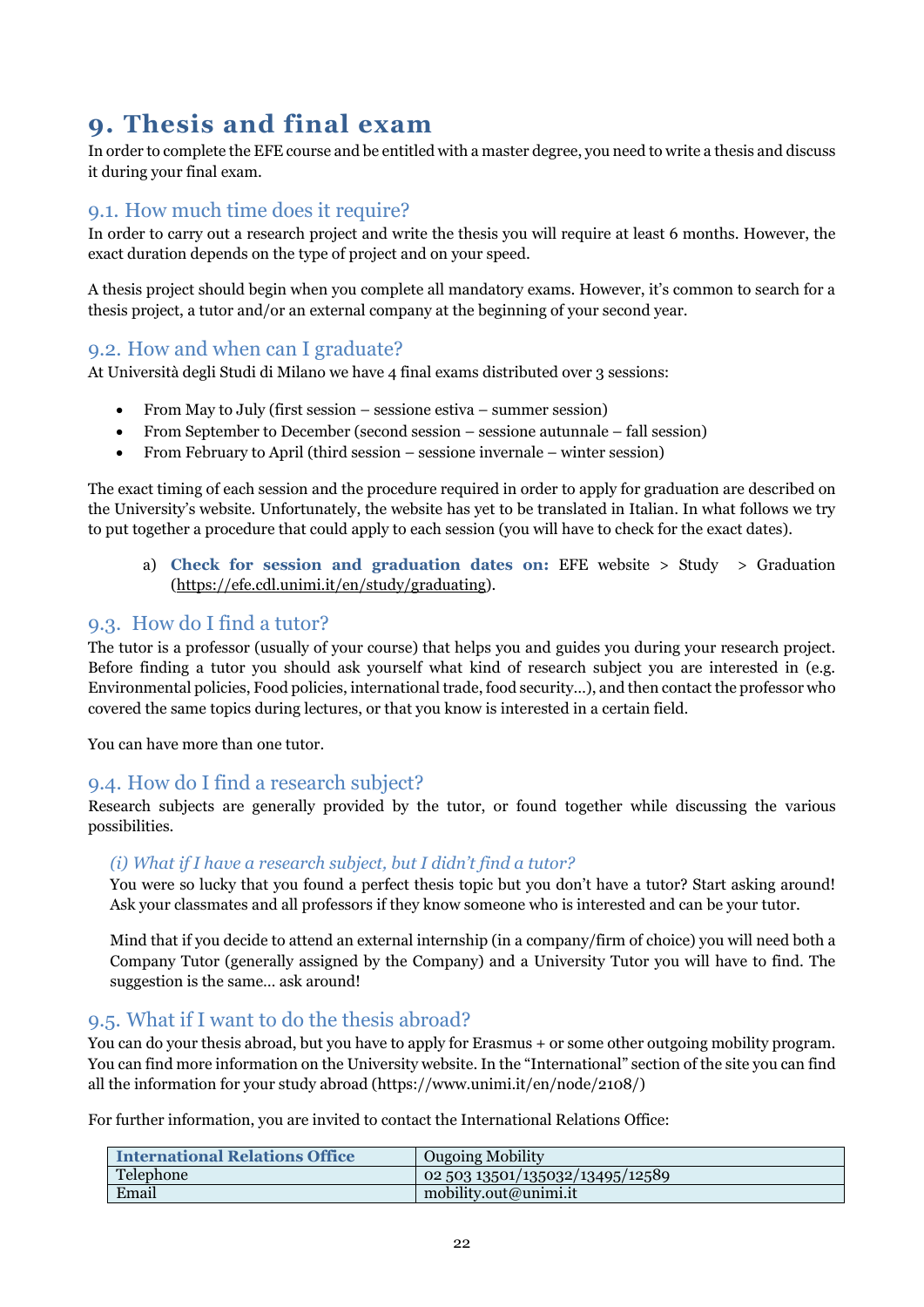\* The application has to be submitted online through the SIFA services (for more information on how to access SIFA, go to Unimia Portal > How to…SIFA services). Once you get to the online services SIFA, find "Students administrative services" > "Degree programme final exam". Select "Admission to degree programme final exam in order to apply for the graduation session. Select "Thesis uploading" if you wish to upload your thesis.

\*\* You will be asked to pay the graduation fee online during the application for the final exam/graduation session. You can choose to print a MAV and pay the amount in cash directly to a bank of choice.

\*\*\* The questionnaire has to be filled out before the deadline, otherwise you cannot graduate. The survey will be available only after you submit the application for the final exam/graduation. You will be able to find the survey on your Unimia Portal (for more information, go to Unimia Portal) > Jobs and Traineeships > "Compila il questionario laureandi" (fill out the "graduating students questionnaire").

Important: the application lasts only for one session. If, for any reason, you have to cancel, you have to contact the University Secretary as soon as possible through the Secretary Infomail ()When you are ready to graduate, you should apply again online. You do not need to pay the fee again.

In order to upload your thesis, you will need a PDF/A copy. A video instruction (in Italian) is available at

### <span id="page-22-0"></span>9.6. Final Exam

The final exam includes the preparation of a presentation and the discussion of your results in front of a Commission composed by professors. After the presentation and discussion, you will be awarded with 0-8 points to be added to your starting grade in order to compose your final graduation grade.

### <span id="page-22-1"></span>9.7. How is the final grade calculated?

The final grade ranges between 66/110 and 110/110, with the possibility to be awarded with a "lode" (that is, you graduated "with distinction").

You can calculate your starting grade taking your average grade (it can be found in your Unimia homepage > ECTS/University career. For more information, go to  $\rightarrow$  [Unimia](#page-12-0) Portal) and applying the following:

$$
starting grade = average grade \cdot \frac{11}{3}
$$

During your final exam you will be evaluated with a score between zero (0) and eight (8).

Moreover, you can be awarded with additional points (to be added to your starting grade):

- One (1) point if you attended a foreign university (Erasmus +);
- Two (2) points if you graduate within the first session;
- One (1) point if you graduate within the second and third session.

The sum of your starting grade and the additional points is your final grade.

**Important:** when you complete your final exam – despite your grade – you are recognized the 21 ECTS necessary to complete the master degree (for more information, go to  $\rightarrow$  [Course Outline and Study Plan\)](#page-7-1).

### <span id="page-22-2"></span>9.8. Thesis style

The thesis has to be **max. 80 pages**, excluding appendix and references. The style of the thesis has to be the same for all students:

| Paragraph                          | Times New Roman, 11; line spacing = 1.15; justified               |
|------------------------------------|-------------------------------------------------------------------|
| <b>Title 1</b>                     | Times New Roman, 20 bold                                          |
| <b>Title 2</b>                     | Times New Roman, 16 bold                                          |
| Title 3                            | Times New Roman, 14 bold                                          |
| Title 4                            | Times New Roman, 12 italic                                        |
| <b>Caption (tables and images)</b> | Times New Roman, 10 grey; centered                                |
| <b>Margins</b>                     | Symmetrical, top and bottom: 3 cm, external: 2 cm, internal: 3 cm |

Mind that every chapter has to begin on odd pages.

The thesis has to be printed in B5 format.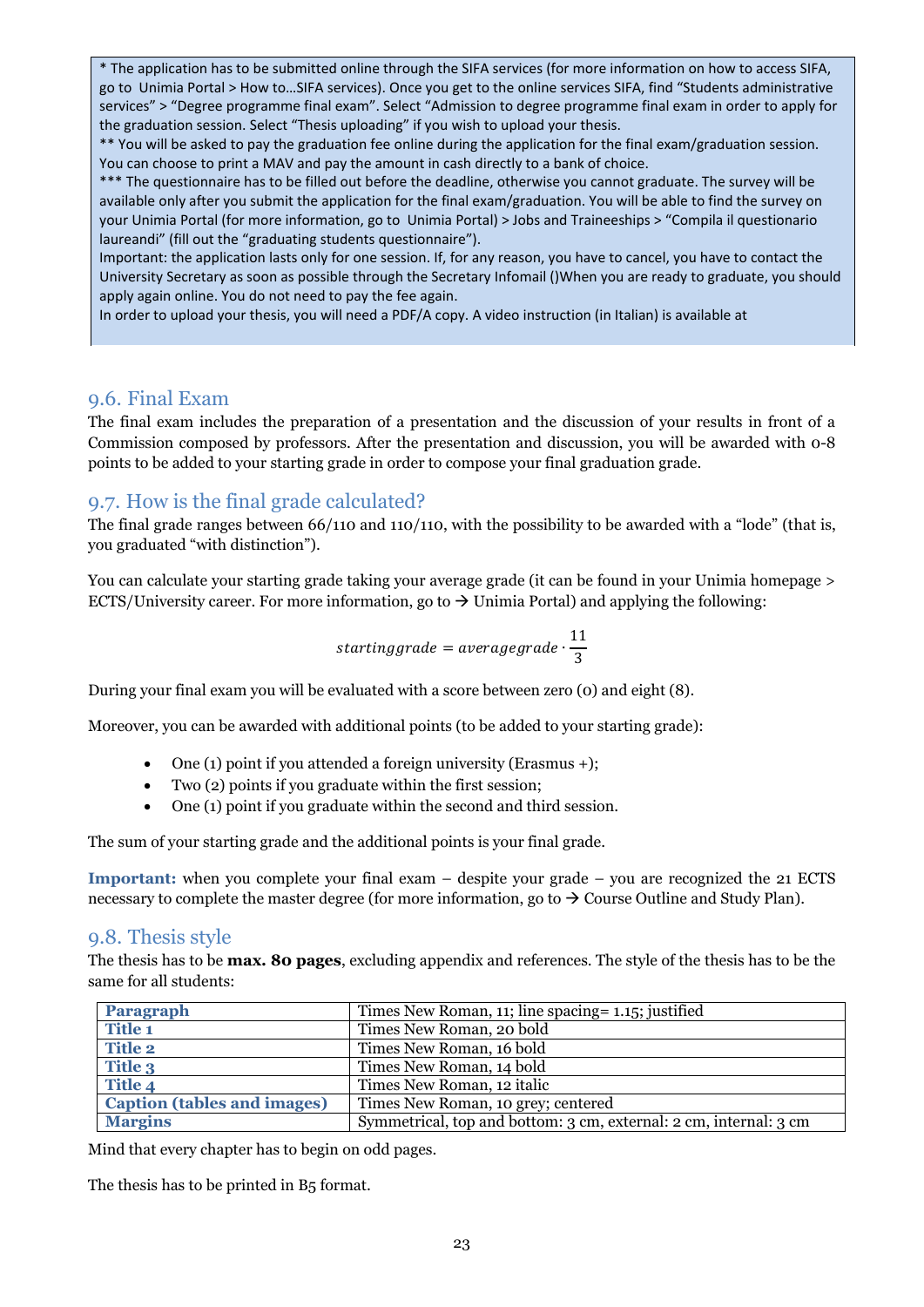References style: APA or Elsevier (with titles). To better handle references, check out the Zotero (free) software: <https://www.zotero.org/>

An example of thesis style is available at: https://efe.cdl.unimi.it/en/study/graduating

### <span id="page-23-0"></span>9.9. Hard copies

When you graduate, you have to provide one (1) hard copy of the thesis for the Commission and one (1) for each tutor. After the final exam, the Commission's copy will be left for you to keep.

You are free to print the thesis where you like, and there are at least three Copy Centers around Via Celoria. If you rely on a Copy Center next to the University you will be assisted in every step required (they process most thesis and are accustomed to foreign students).

### <span id="page-23-1"></span>9.10. How/when will I receive the official diploma?

The official diploma will be sent by the University directly to your place of residence (the one listed under your personal information on your Unimia Homepage). Mind that there are many graduates, and this delivery might take more than three months.

If you need to provide a diploma certificate, you can print an auto-certification from your Unimia Homepage. From your Unimia > Online services (SIFA) > Students administrative services > [Certification Self Service for](http://unimia.unimi.it/portal/server.pt/community/unimia/207/servizi_sifa/8994)  [the Identification Number ######](http://unimia.unimi.it/portal/server.pt/community/unimia/207/servizi_sifa/8994). Then select "Autocertificazione carriera ed esami" or "Autocertificazione carriera" whether you also want to get the list of exams you completed or not. Press "Avanti". Check the document and press "Avanti" again. In order to print the document (or save it as PDF) press "stampa" (the link is underlined).

### <span id="page-23-2"></span>**10. Study abroad**

### <span id="page-23-3"></span>10.1. How do I find information about mobility programs?

Any information about outgoing mobility programs can be found on the University website [\(https://www.unimi.it/en/international/study-abroad\)](https://www.unimi.it/en/international/study-abroad).

For further information, you are invited to contact the International Relations Office:

| <b>International Relations Office</b> | <b>Ougoing Mobility</b>                          |
|---------------------------------------|--------------------------------------------------|
| Telephone                             | $\left[02\,503\,13501/135032/13495/12589\right]$ |
| Email                                 | mobility.out@unimi.it                            |

### <span id="page-23-4"></span>10.2. How do I choose courses?

Choosing courses to follow during your Erasmus stay can be difficult, and you shouldn't expect to find an exact match between EFE courses and another University's ones.

As a general rule, you are invited to find courses that include the same subjects of the equivalent EFE course. A complete list of the EFE courses, with description of their structure and syllabus, can be found at: <https://efe.cdl.unimi.it/en/courses/course-list-z>